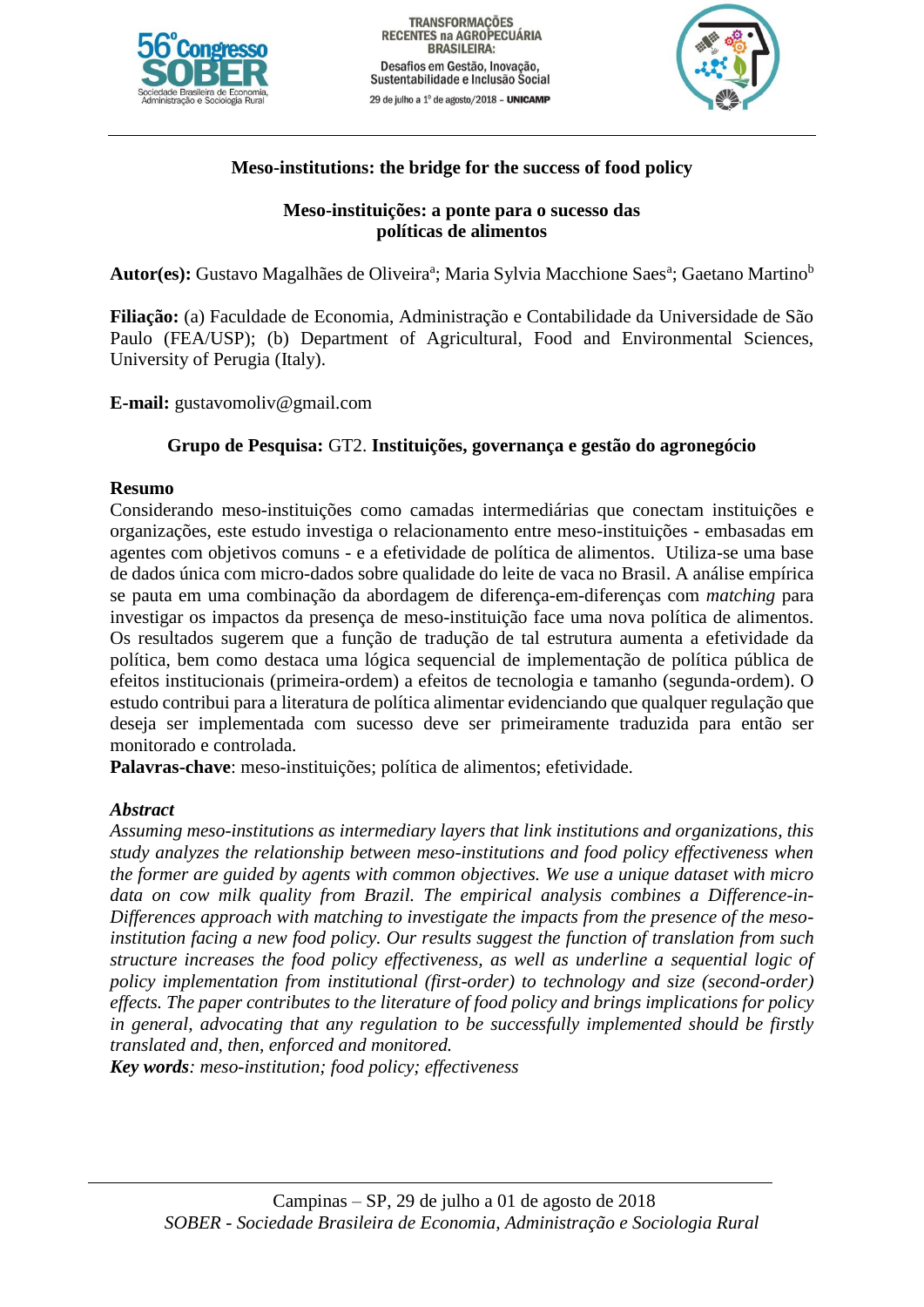

TRANSFORMAÇÕES<br>RECENTES na AGROPECUÁRIA **BRASILEIRA:** Desafios em Gestão, Inovação, Sustentabilidade e Inclusão Social 29 de julho a 1º de agosto/2018 - UNICAMP



# **1. INTRODUCTION**

In general, food policy studies have addressed the public policy effectiveness based on the explicit relationship between the policy and its effects in the affected subject (i.e. farmers). Traditionally, farmers' characteristics, such as education, size, technologyandothers,haveemerged asthe sources ofthe heterogeneity in results of the regulation. However, there is a relevant layer between the regulation and the impacted agents which is responsible for the implementation and has been ignored by those studies, the so-called meso-institutions. We, in turn, focus on this intermediary-level taking into account that how the food policy is implemented also matters for its results.

In some cases, the policy failures come from the institutional structure which does not provide an adequate environment to implementation due to inefficiency in translation of rules' complexity (Hassanein, 2011, Ragasa et al., 2015, Van Tongeren, 2008). By that, we assume that meso-institutions either do matter to agricultural policy progress(Ragasa et al., 2014). Weadopt a recent stream on economics which has focused public policy analysis based on those aspects, the meso-institutions approach (Ménard, 2014, 2016, 2017, Rouviere and Royer, 2017). This new background applied to the umbrella of food policy is considerable relevant because it can address the contemporary challenges of food security and safety around the world, such as the worldwide concern of population and food consumption growth (Barrett, 2010, Godfray et al., 2010, FAO et al., 2017).

This stream is the new research frontier to the New Institutional Economics and public policy analysis (Ménard, 2018). According to Ménard (2017), meso-institutions are such relevant because they "determine and enforce specific rules delineating the domain of possible transactions". For instance, regulatory agencies or public private partnerships can be assumed as these kind of devices (Rouviere and Royer, 2017).

These intermediary-level institutions can assume three distinct functions: translate, implement or monitor rules and rights. Here, we focus exclusively on the translation part. In doing so, this study considers them as *"in charge of translating them into rules specific to a sector, a region, a type of activities, through identifiable mechanisms of implementation and control"* (Ménard, 2016). An illustration of such translation is a political reform in European Union, where each state member depends of an intermediate institutional arrangement to adequate the general rules changing to your own territory.

We study if the prior existence of a meso-institution increases the efficiency of an institutional change (e.g. new public policy) to agents which are directly affected by such structure. We are not interested in investigate the heterogeneity over distinct meso-institutions and organizational arrangements (Ménard, 2017). Instead, we want to studyif agents with previous access to a determined implementation arrangement (meso-institution) present better policy outcomes rather than the others without it. Our conceptualization of meso-institution follows Becker (1983)'s model. Considering political influence groups which control free-rider problems and consider homogeneous objectives of their members, a meso-institution can be efficient in translating policy in an egalitarian manner. In sum, it involves to align the interests of the involved agents to a common direction.

Our objective is to apply this approach in the Brazilian cow milk industry, where new policieshaveemergedand highlightedthemeso-institutions'role. The cowmilk industry in Brazil experienced deregulation processes over the las years. A remarkable event wasthe creation of mesoinstitutionsto support milk policy implementation along the Brazilian territory. Those structures were named as *Conselho Parit´ario entre Produtores <sup>e</sup> Indu´strias de Latic´ınios* (Conseleite)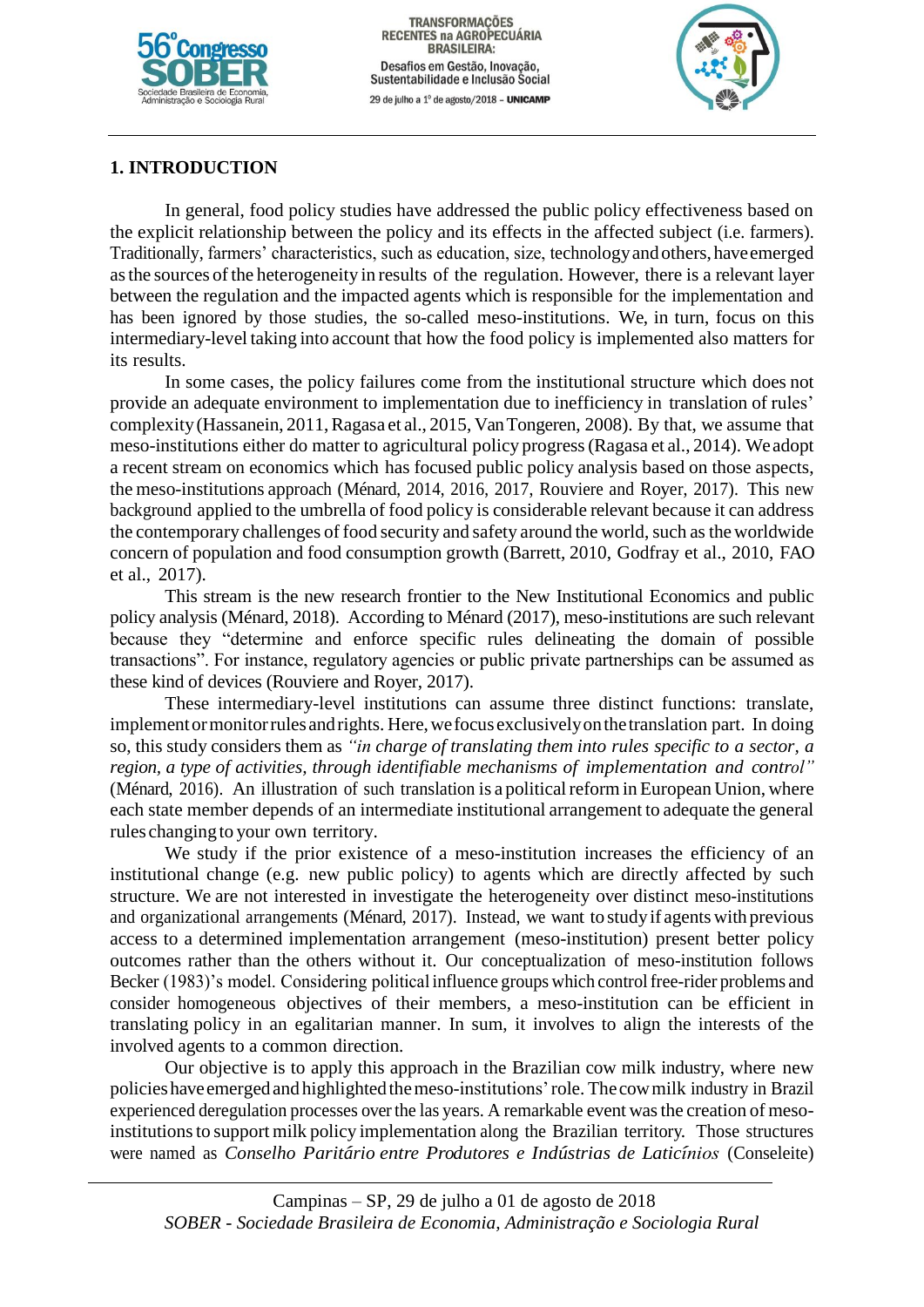



(Canziani and Guimarães, 2003). Formed by milk farmers and processors, Conseleite is a statelevel arrangement that translates technical and complex parameters from national milk regulation through local information of price which servers as reference to the negotiations in transactions of milk supply. We assume the Conseleite as an efficient meso-institution because it has a distinguished characteristic that the involved parts have equal participation aiming the development of the interests of both. Therefore, following Silva et al. (2012), Conseleite is an intermediate ("meso") institutional arrangement that provides an environment which enhance implementation of milk policies ("macro") to farmers and processors ("micro"). According to the author, it is a state-level organization which has been strongly used in the Brazilian regions where it was created: Paranaá (2002), Rio Grande do Sul (2004), Santa Catarina (2007), Mato Grosso do Sul  $(2011)$  and Rondônia  $(2014)$ .

After the Conseleite establishment, a new policy of cow milk emerged. It was the *Instrução Normativa* 62 of December 29, 2011 (IN 62/2011), which regulates the changes in quality parameters in milk production, storage and transportation (MAPA, 2011). The new regulationexposestechnicalparametersofminimumqualitylevelof the milk in order to establish food security. Some specific indicators became to be adopted asreferencesin the remuneration of milk supply transaction in the industry, such as total bacteria level (TBL), somatic cell level (SCL) and the percentage of protein lactose (PL), percentage of protein (PP) and total solids (TS). The firsttwo are negatively correlated with milk quality and represent the sanitary health of the product, such as if it was contaminated by any animal disease, bacteria, etc. The others are positively correlated with the milk quality and serve as attributes to dairy production. For instance, the higher the levels of these three aspects, the larger will be the scope of their use in milk-based products for specific high-quality market niches (e.g. yogurt enriched with protein, better butters, cheeses, etc.). Consequently, the better is the quality of the milk in the presence of lower levels of TBL and SCLand higher levels of PL, PP and TS.

We aim to study if **the earlier existence (i.e. presence) of a meso-institution increasesthe efficiency of a new food policy implementation**. Specifically, if Brazilian states with Conseleite have better outcomes from the policy than the others, due to the long-terms benefits from a more adequate institutional structure of policy implementation. By that, the present study addressesthe followingresearch question: **how does prior existence of meso-institutions impact food policy implementation?**. To do so, we perform a Difference-in-Differences approach (DiD henceforth) with matching in a unique dataset with micro data on cow milk quality from Brazil.

The paper has six sections. Section 2 presents the theoretical foundation. Section 3 describes the Brazilian sector of cow milk. Section 4 uncovers the methodology. Section 5 reports the results, theoretical and managerial implications. Section 6 exposes the conclusion.

#### **2. THEORETICAL FOUNDATION**

Since Cochrane (1949)'s work large efforts have been made in agricultural policy analysis. Following his agenda, agricultural economists and food scholars have adopted an *"analytical work concerned with tracing the consequences of pursuing a given policy"*. Although, beyond the economic impact from a food-related policy and the explanations based on farmers' characteristics in policy failures, institutional focuses have received far less attention. It is possible to explain why a policy fails *a la* why nations fail (Acemoglu and Robinson, 2013), but there is a lack to figure out why a food policy goes locally wrong inside the same institutional environment. Ménard (2016) advocates that there is intermediate-level ("meso") institution that explain this difference in policy outcomes by considering the institutional structure as multi-,notbi-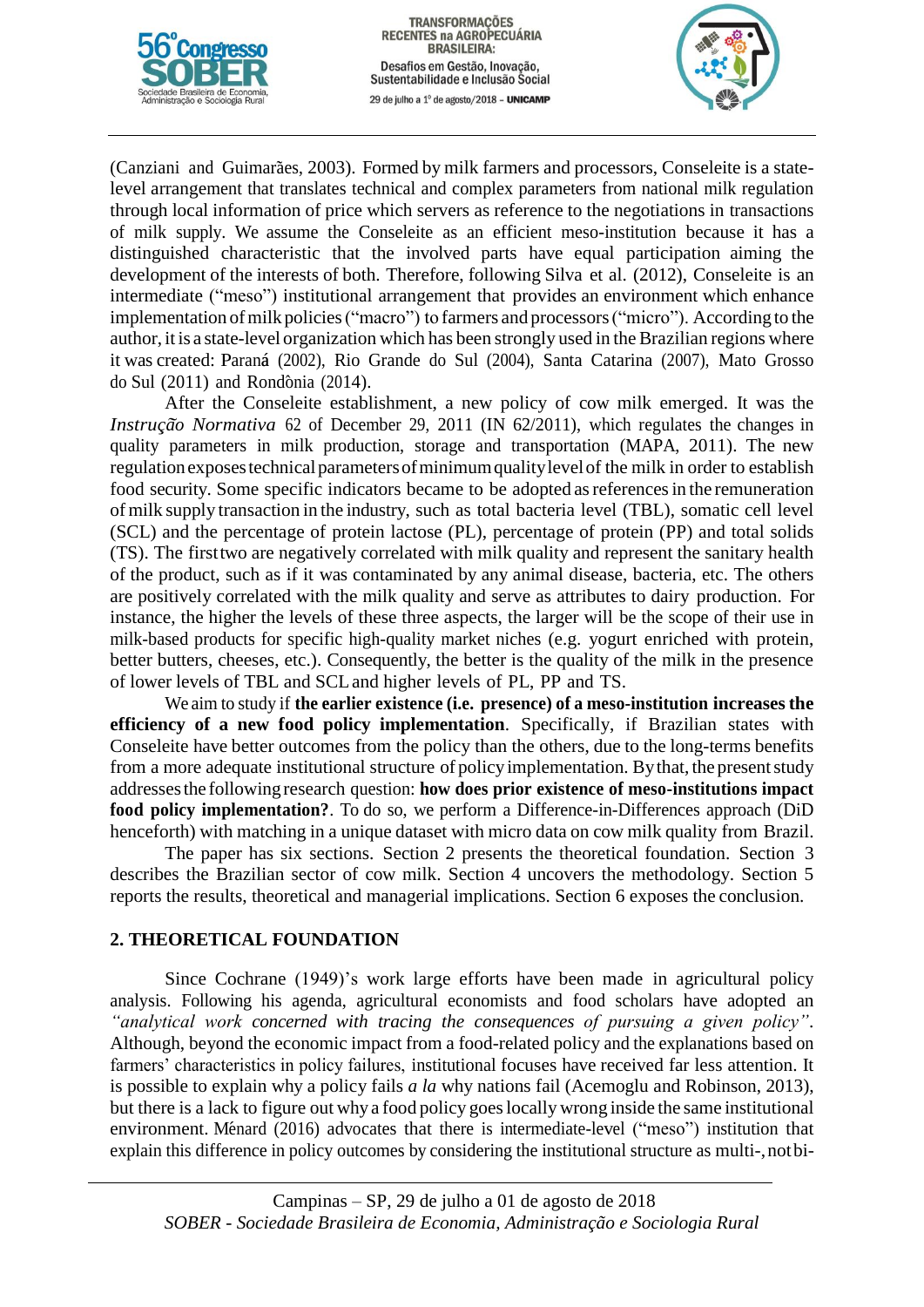



dimensional (macro vs micro). Some examples from distinct countries guide to the choice of this multidimensional institutional approach.

Saint Ville et al. (2017) investigate the case of agricultural policy in Saint Lucia and claim attention to the need in consider a systematic standpoint to foster effectiveness in food policy implementation. They emphasize that there are distinct levels of institutions responsible for food policy development which have to be well-structured, otherwise the disconnection between them results in failures in regulation. Contrary to the common sense, the policy cannot to be only producer-, consumer- or technology-oriented, but also institutional-guided.

Reardon et al. (2017) emphasize the dynamic aspect of agri-food sector in developing economics, specifically the importance of the institutions changing. They argue that there are constant changes at the local, regional or global levels that policy-makers have to take into account, otherwise *"analyses and policies that do not recognize these dynamics may be not be effective or even counterproductive."*

Jayne et al. (2018) make a review of input subsidy programs in sub-Saharan Africa as well as present several factor that affect the effectiveness of them. An interesting finding is that some households figure out better the rules' functioning and obtain advantages from it. They illustrate that the policymakers' orimpacted agents' interpretation of all local or regional aspects involved in a policy is crucial, even that implicit factors, such as social constraint or political influence locally centered.

Especially focused on Common Agricultural Policy of European Union, Erjavec and Lovec (2017) argue that the agricultural policy analysis has changed from the traditional perspective of agricultural economics to the institutional approach, focusing on the role of institutions' enforcement, communication flow, etc. Even indirectly, they drawn attention to the need in change from the analysis of policy's welfare effects to the "selling policy" approach, which explores the (un)success factors in policy implementation. Beyond other contributions, they shed some light on the fact that agricultural economics studies should change the policy analysis to a background which regards farmer's knowledge and access to information. In sum, the authors claims attention that the research of agricultural policy should broader their theoretical approachesto an interdisciplinary background which insertssome social and political basis. In general terms, this is what we do here by adopt the meso-institution approach.

In addition, Hedley (2017) exemplifies the policy effectiveness and governance in agrifood chains in Canadian Agricultural. He concludes that one way to enhance the development of agriculture and food policy in that country is an integrated model of policy-making, considering the interdependencies between different institutional levels, namely federal (F), provincial (P) and territorial (T). In his words, the different outcomes from an institutional change comes from *"creative institutional arrangements in agriculture [that] have emerged over many years to provide working relationships among F–P–T governments."*

Following this need for an interdisciplinary approach to analyze food policy, we attach the agenda for development of the New Institutional Economics and public policy, the mesoinstitution approach (Ménard, 2018). According to this author, the meso-institution approach assumes that the interplay between institution and organization does not occur directly. The connection between both extremesis performed by an intermediate-level institution which can be responsible for three different objectives: translate, implement or monitor the involved rules and rights. Main examples are the performance of regulatory agencies' or public-private partnerships' influences on a policy implementation.

In specific terms, meso-institutions are a set of devices that surround the effectiveness of a policy (Ménard, 2014). They are responsible to: i) monitor if the rules are being followed; ii)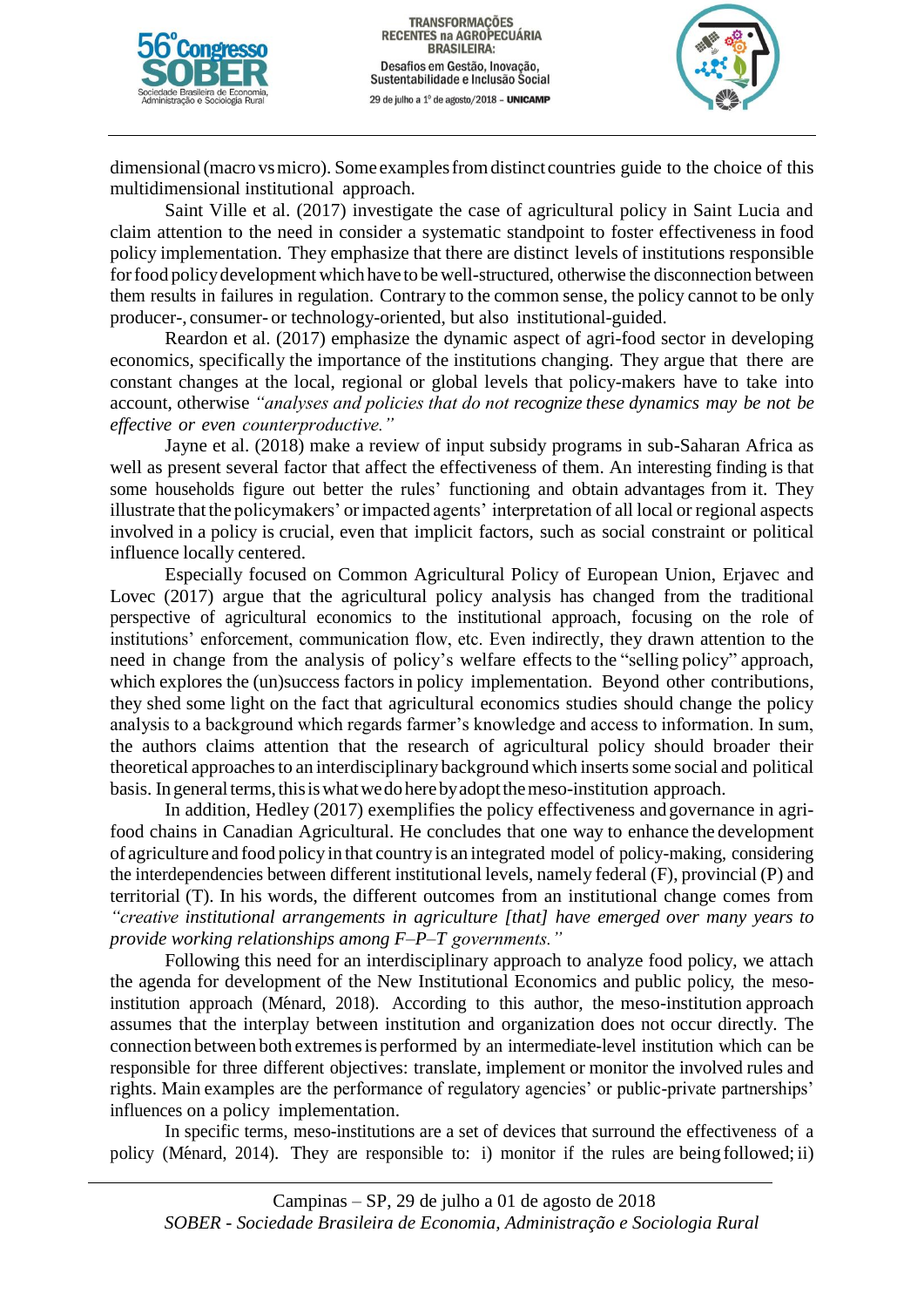



implement the incentives and sanctions when the agents' behavior do not meet the rules specification; and iii) translate the general rules to aspecific locally or regionally centered reality (e.g. a European Union's law being adapted to the case of a specific EU member country). For our study, we exclusively focus on the translation part as detailed in the next section.

The relevance behind the translation function of the meso-institutions is that the rules are not fully accepted and internalized by economic agents. Indeed, *"the macro-institutional level of the polity, the judiciary, general customs, etc. require specific enacting devices that can 'translate' and adapt them to specific circumstances..."* (Ménard, 2016). This recent approach has been shown a promising research field to policy analysis, such as in the cases of water and food public-private partnerships.

Ménard (2017) presents the cases of the water sector in France, England and Netherlands. The author emphasizes the role of regulatory agencies and other kinds of mesoinstitutions in water provision due to rules and rights coordination. Beyond the macro- (rules) or micro-institutional level (agents), he emphasizes that the economic efficiency in terms of investments and quality of the service depends directly on the role of regionally- or locallycentered actions (meso). In addition,Rouviere and Royer (2017) illustrate the food safety issue in the sectors of cattle in Canada and vegetables in France under the public-private partnerships umbrella as a meso- institution. Their study highlights the relevance in merge the public and private actors in a single institutional context to better control incidents of food safety. They identify that those meso-level structures are quite relevant to provide incentives and diminish uncertainty and asymmetric information. Therefore, the meso-institution research field is promising.

On the other hand, a gap still remains. Any empirical and quantitative-based study was done. Consequently, aiming to address this gap in the literature and changing the focus of mesoinstitution creation (Ménard, 2014, 2017), we drawn attention to the long-term benefits in the foundation of a meso-institution for new policies over time. In other words, we investigate if this intermediate architecture can boost the implementation of further institutional changes.

We believe that a meso-institution can provide institutional support not only on the period of its creation, but also for the implementation of future new policies, even after a considerable period of time. By that, we intend to theoretically contribute for this new theory by adding a new evidence about the long-term impacts of the creation of ameso-institution in a food policy context. In general terms, ourresearch design also contributes for the food policy literature by bringing a new integrated model about institutions and their impacts in policy-making. Following the claims from Erjavec and Lovec (2017), Hedley (2017), Jayne et al. (2018), Reardon et al. (2017), Saint Ville et al. (2017), we shed some light on an umbrella which takes into account the different institutional levels to implement a food policy, highlighting the need to absorb the gap between institutions and organizations.

# **3. BRAZILIAN COW MILK SECTOR: A BRIEF OVERVIEW**

The cow milk sector is an important driver in Brazilian economy. The country has been one of the worldwide leaders in that industry. In 2016, Brazil was the second largest player in the number of livestock in the world with more than 19 million of cows, only behind India. The country also appeared as the fourth largest producer with more than 33 billion of liters, only behind United States, India and China, respectively. Moreover, the Brazilian cow milk sector is quite relevant tothe South America. The country is the leader producer in both the number of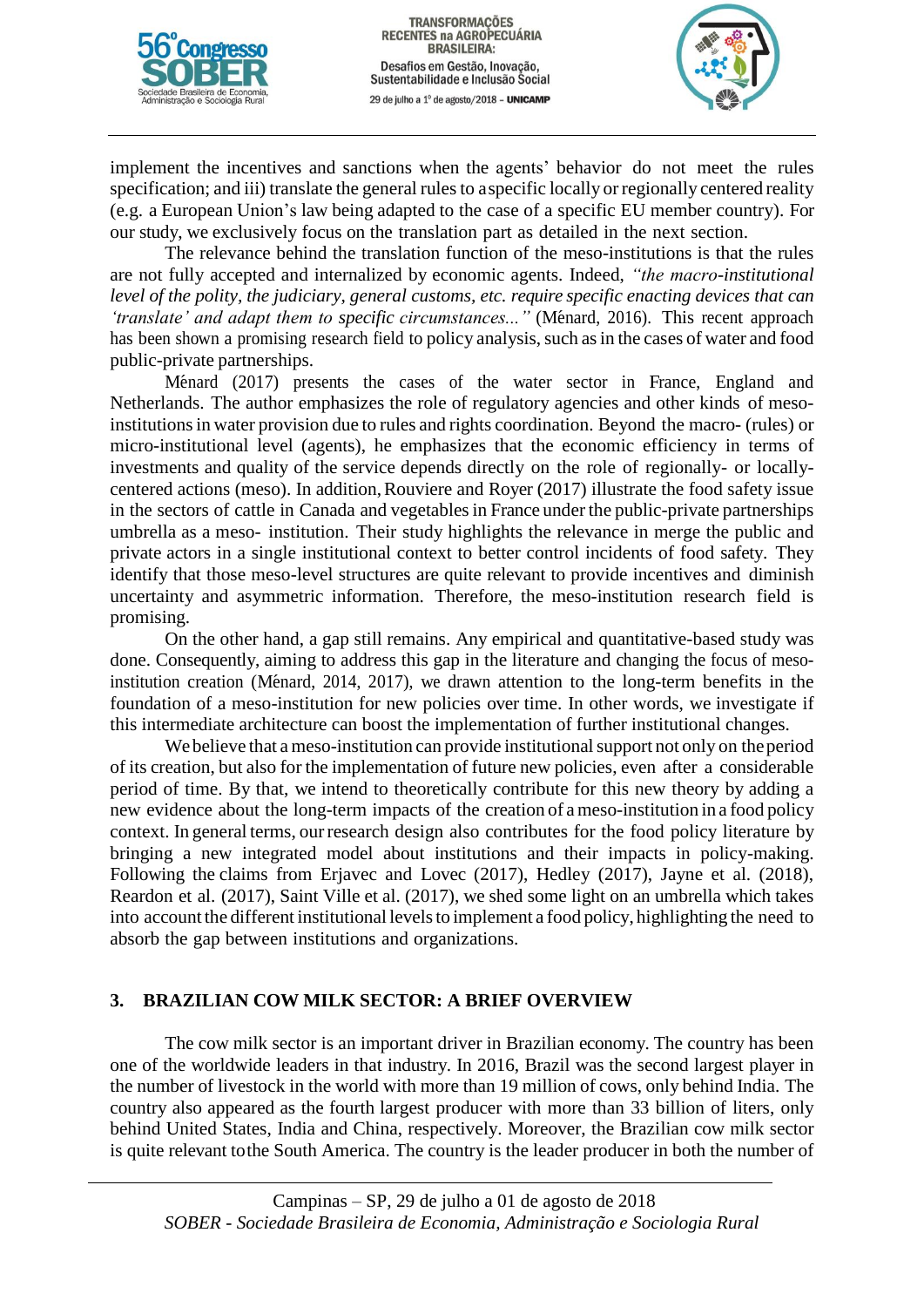



animals and liters of production in the South American context, representing 59% and 56%, respectively (FAO, 2016).

The industrial organization of such industry presents interesting characteristics. Along of the vast Brazilian territory with more than 8.5 million of squares kilometers of extensions, there are more than 1.3 million of milk farmers, 2 thousand registered milk processors, direct and indirect employment of 4 million of workers involved with somestageofthemilkactivityandanaverageof Brazilian population consumption of 60 liters per person per year. This sector generates about 18.5 billiondollars counting the milk production in its all business operations (EMBRAPA, 2016). Besides that, the sector includes many of the leaders processing firms in the world, such as such as Nestlé, brand branches from BRF and J&F groups, and others.

Specifically in the primary production, the organization of the transactions illustrates distinguished characteristics that highlight the meso-institutions' role. The economic organization ofthe milk farmers presents a diversity of milk farmers' profiles, such as big orsmall, high-technological or low-technological, with high education degree or with any education level. As a consequence of this variety of distinct agents, any public policy related to the milk production faces a challenge: to make itself easy to implement and to turn in effective. However, sanitary and animal health aspects from milk production are not easy to understand. They are much technical and require a very specialized type of knowledge to be understood. (MAPA, 2011).

Many farmers cannot achieve the requirements of such regulations due to thislack of clear (i.e. easy to understand) information and to the constraints in their budget, education or access to technical assistance. Consequently, the implementation of milk-related food policy requires a support in order to be implemented equally along all agents. After various policy reforms, the coordination between the incentives and quality production demanded a change to uncover the gap between institutions and organizations. One solution with this objective was the creation of the *Conselho Parit´ario entre Produtores <sup>e</sup> Indu´strias de Latic´ınios* (Conseleite) (Canziani and Guimarães, 2003, Silva et al., 2012).

Conseleite emerged after a difficult in implement the first milk policy which occurs after a long period of regulation in the Brazilian economy, the Normative Instruction 51 in 2002 (MAPA, 2002). The regulation was created to present specific parameters of animal health, sanitary in production, that is, it brings up indicators that reveal characteristics of quality and provide incentives to efficient milk production. However, as illustrated above, the rule faced barriers to be implemented. As a response, the Conseleite was founded in order to provide the needed support to translate the technical parameters of such policy.

Conseleite is a state-level organization that was created only in five of the twenty-seven Brazilian states: Paraná (2002), Rio Grande do Sul (2004), Santa Catarina (2007), Mato Grosso do Sul  $(2011)$  and Rondônia  $(2014)$ . It is a structure that is formed by two equal parts in numbers of milk farmers and processors and a third part with technicians of milk market. By definition, Conseleite is a meso-institution (Ménard, 2014, 2017, 2018), because it is an intermediary level between institutions and economic agents which provides an institutionalized structure of information provision of price references based on technical indicators from the regulation and production costs in its region of establishment (Canziani and Guimarães, 2003). In other words, it regionally translates the rules efficiently. We assume theConseleite as an efficient meso-institution because it is a structure formed by an equal participation of groups guided by a common objective - to develop the milk sector in its region. Moreover, it also follows some requirements to efficient political pressure from Becker (1983)'s model: it controls free-rider problems, it has an equal participation of involved agents, it is centered in the homogeneous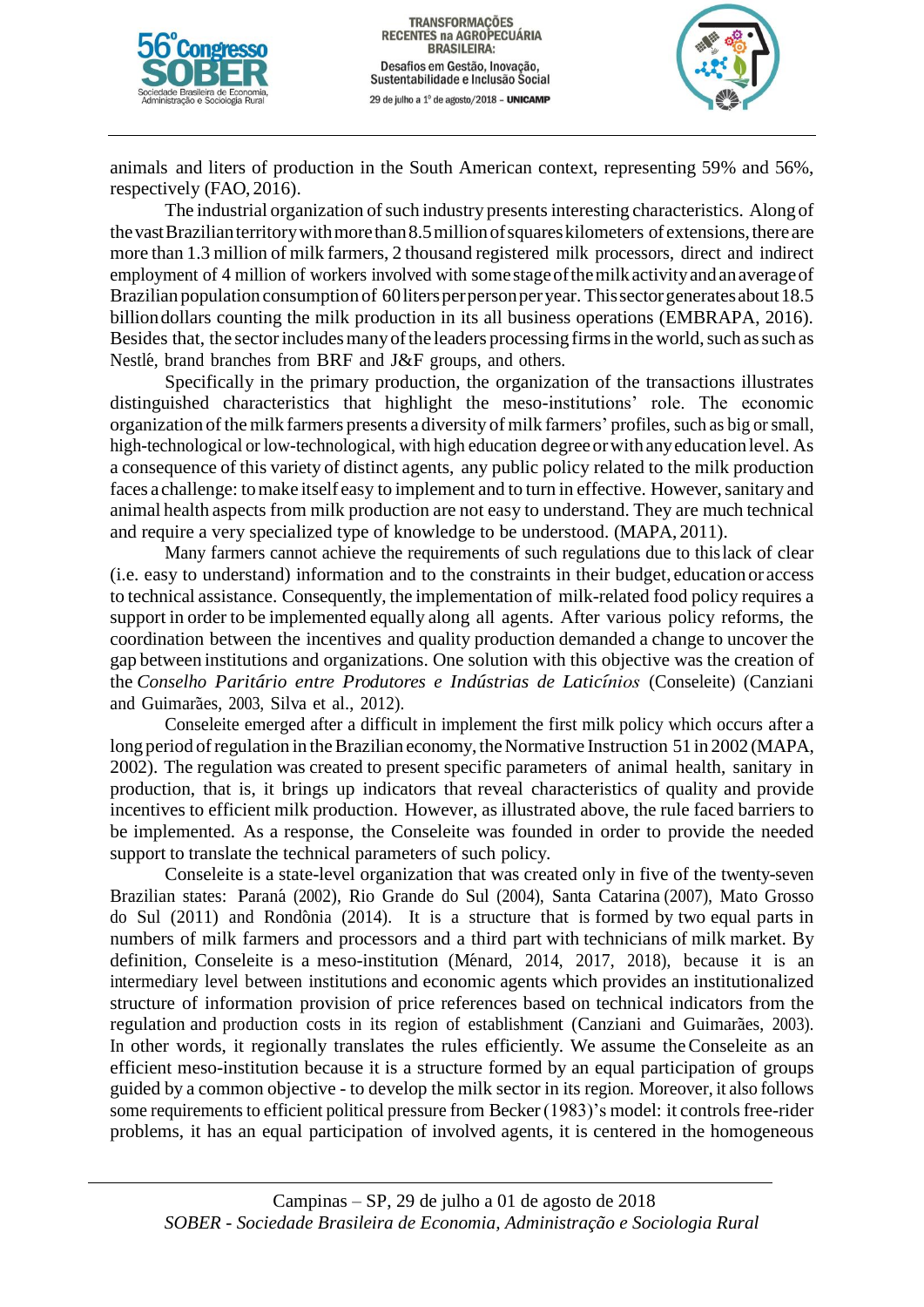



objective of the agents which is maximize their trade-off between incentives and efficient production.

Additionally, despite the dependency of agents' organization in a determined location, Conseleite is not created as a function of efficiency and productivity. The foundation of such meso-institution is assumed as exogenous because it does not specifically depend on the efficient production in terms of milk quality. By that, we mean that it was not the previous efficiency in cow milk production that led to the Conseleite creation. Contrary, there were two situations. The creation of such structure occurred in Brazilian states known by their inefficiency and also in others known by their efficiency in quality production. In sum, we assume that Conseleite occurred as a result of economic organization of milk farmers and processorsto better coordinate incentives to enhance milk quality.

According to Silva et al. (2012), the Conseleites' information outputs has been strongly adopted in transactions between milk farmers and dairy processing firms in the states where they operate. However,manyBrazilian regions did not create such arrangementduetoconflicts andthe difficulties in organize representatives either in farmer or processor side. Therefore, as a consequence of the local aspect of Conseleite functioning, many agents from the states without Conseleite still kept their problems related to the minimum indicators of food safety and security from the regulation. As a response, another institutional change was demanded to support locations without that meso-institution.

The new milk policywasthe Instruction 62/2011 of 29 December of 2011 (MAPA, 2011). The regulation is very similar to the first one (IN 51/2002) with some adjustments in some technical parameters, but with the same objective: keep the food safety in Brazilian milk production. Given that similarity, some of the same problems of rules' translation were maintained for some farmers, specifically those from the states without Conseleite. The translation channel of technical parameters from the regulation and the basis to form the price and to provide incentives to encourage high-quality level production continued absence, except for the states with the meso-institution.

That said, we assume that the foundation of a meso-institution does not impact in a shortterm, but also in long-term. Any new policy could be better implemented and achieve success if there is an intermediate-level structure that servers as a bridge to connect the institutions (macro) and organization (micro). The function of translate policies by information provision, mainly the food ones which are usual complex, can provide continuous institutional support to implement new regulations and, then, it can bridge food policy to the success in its effectiveness.

# **4. DATA AND METHOD**

We exploit the effect of the earlier existence of a meso-institution, namely Conseleite, in the presence of a new food policy in the Brazilian cow milk industry. Our dataset has daily milk laboratory observations from 21 of the 27 Brazilian states (Alagoas, Amazonas, Bahia, Ceará, Distrito Federal, Espírito Santo, Goiás, Maranhão, Minas Gerais, Mato Grosso do Sul, Mato Grosso, Pará, Paraíba, Pernambuco, Piauí, Rio de Janeiro, Rio Grande do Norte, Roraima, Sergipe, São Paulo, Tocantins) over a nineteen-year period (1999-2017), at the individual farmer level, totaling 13 million data points. The dataset is private in nature and contains detailed information of 471,938 agents, resulting in an average of about 27 milk samples per farmer in the whole period. However, it corresponds to an unbalanced panel set, because there are some individuals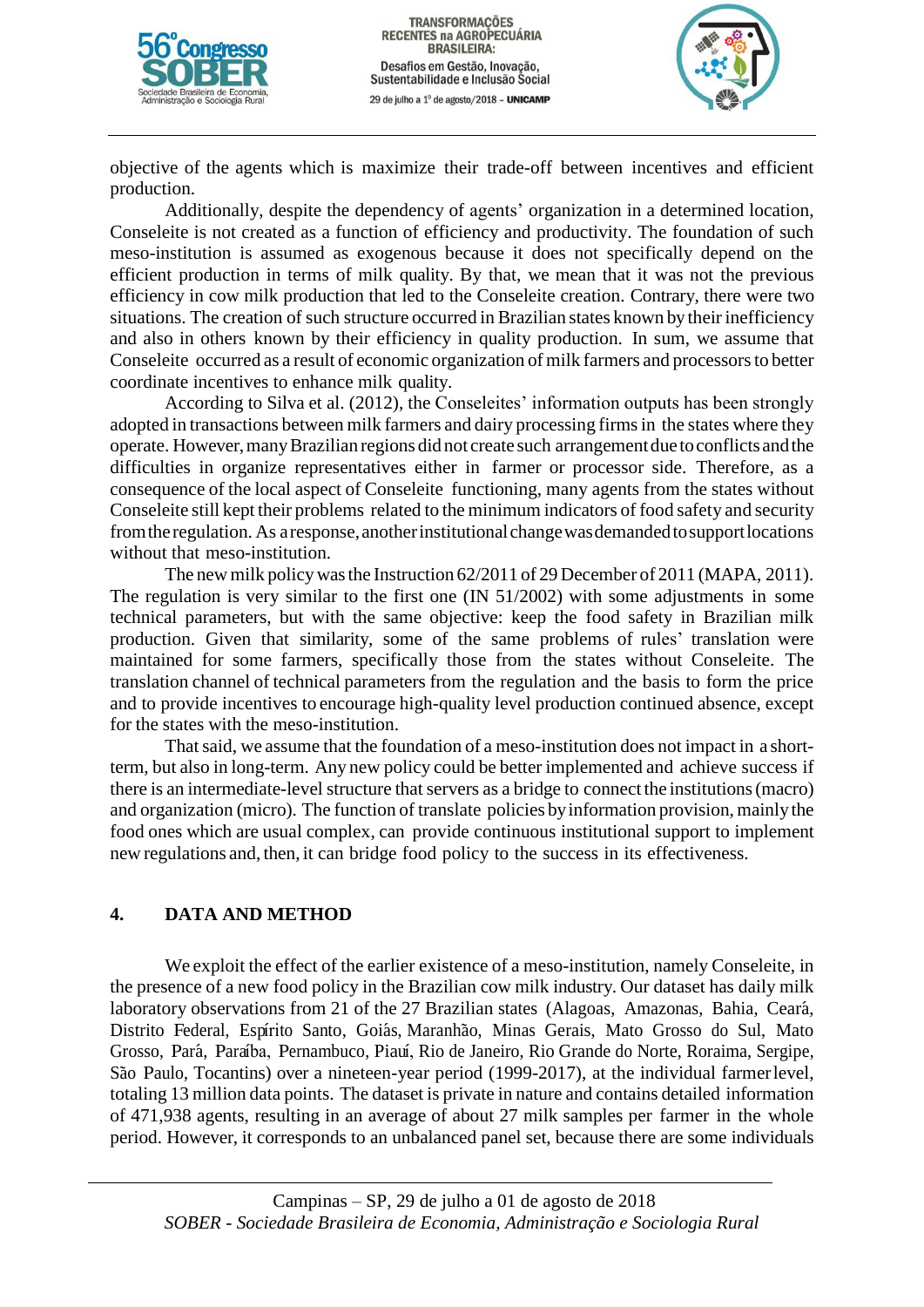



that send more milk samples than others and, also, we do not have data corresponding to all days in the covered period. Moreover, some of them also send more than once in the same day. By that, we transform the data to daily means in cases of duplication by the same agent in the same day.

The dataset consists in milk quality parameters, such as the negatively correlated with milk quality (total bacteria level and somatic cell level) and the positively correlated with milk quality (percentage of lactose, percentage of lactose and total solids). All variables are relevant for the present study because they are directly associated with the new milk policy's content. IN 62/2011 presents quality parameters and it specifically includes those indicators. Consequently, they are our outcomes of interests because they capture the impacts from the distinct effects from the new milk policy in states with and without Conseleite. Also, the dataset details the observation's location at a Brazilian state, and control variables that could influence the main interests, such as the technology applied in milk storage before sample sending (e.g. direct from the animal, milk storage tank, storage tank inside a truck, milk storage silo and others) and the scale economy capacity (if the sample comes from an individual milk farmer, a dairy processing firm, a group of milk farmers and others).

This unique field setting provide support to the application of a DiD approach. We have the treatment group (states with Conseleite), control group (states without Conseleite) and the treatment exogenous shock (public policy - IN 62/2011 in 29 December 2011). In order to evaluate the impact of the institutional change in presence of Conseleite, we exclude the state of Rondônia of our analysis, since Conseleite was created there only after the shock.

Attempting to circumvent the selection and omitted variable biases and endogeneity, we make several complementary procedures: i) handle the non-observable heterogeneitybyaddingtime-and individual-fixed effects; ii) add state-specific time trends as a complementary mechanism of parallel trends hypothesis(Besley and Burgess, 2004); iii) test the parallel trends hypothesis; iv) perform a placebo test; and v) attend to serial correlation and heteroskedastic issues through error term clustering (Bertrand et al., 2004, Cameron et al., 2011). Additionally, we also perform a Coarsened Exact Matching (CEM henceforth) (Blackwell et al., 2009).

Following Bertrand et al. (2004), we cluster standard error by the number of states due to the possibility of serial correlation problem. However, due to the few number of states (under 50), we follow their suggestion and apply the adaptation of a panel of length 2 (before and after) ignoring the time series information. According to them, this aggregation solves this serial correlation problemeven forquite small numberof groups.

Additionally, strengthening our identification strategy in DiD, we perform the CEM as our matching technique to avoid the bias from the imbalance between the treatment and control group (Blackwell et al., 2009, Iacus et al., 2012). We coarsen seven variables directly correlated with the imbalance of the groups: technology, economies of scale capacity, total bacteria level, somatic cell level, percentage of lactose, percentage of protein and total solids. The first two are naturally categorical, so they remain with five and four categories, respectively. However, the lasts are continuous and, by that, we adapt them into well–defined categories. For instance, we coarsen bacteria total level in seven categories (less than 100, between 100 and 200, between 200 and 400, between 400 and 800, between 800 and 1600, between 1600 and 3200, equal or greater than 3200), somatic cell level in five categories (less than 200, between 200 and 400, between 400 and 800, between 800 and 1600, equal or greaterthan 1600), percentage of lactose in five categories (less than 4.4, between 4.4 and 4.5, between 4.5 and 4.6, between 4.6 and 4.7, equal or greater than 4.7), percentage of protein in six categories (less than 3.1, between 3.1 and 3.2, between 3.2 and 3.3, between 3.3 and 3.5, between 3.5 and 3.6, equal or greater than 3.6),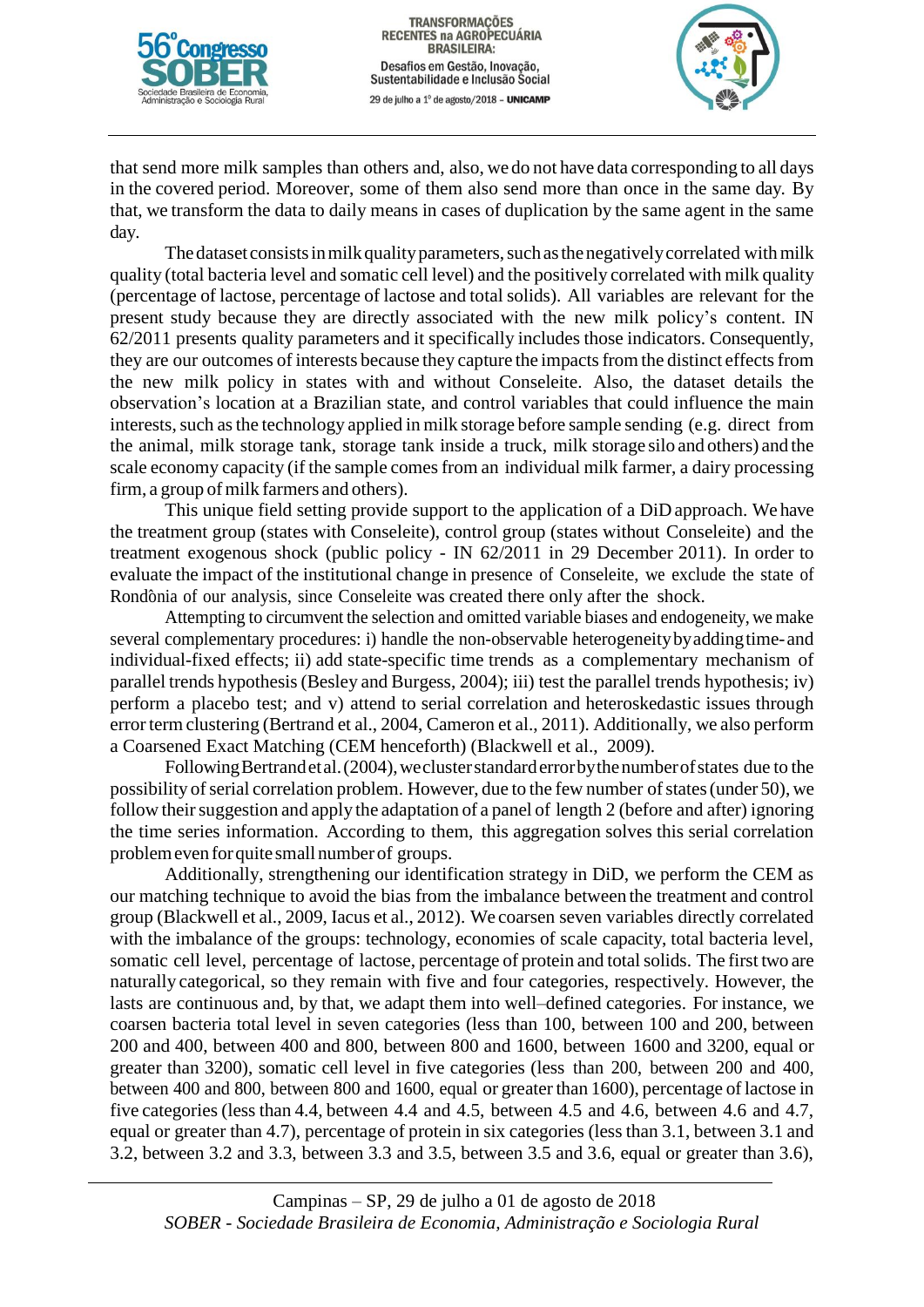



total solids in five categories (less than 12, between 12 and 12.5, between 12.5 and 13, between 13 and 13.5, equal or greater than 13.5).

In general terms, we define this coarsen categorization based on the distribution in percentage of the data, that is, each category has at least 10% to 20% of the all observations of that variable. In doing so, we try to attenuate the imbalance as much as possible. We choose the CEM approach due to its better performing compared to more popular matching methods (Blackwell et al., 2009, Iacus et al., 2012, Beatty and Tuttle, 2014). Moreover, differently to Beatty and Tuttle (2014), we maintain all observations and weight our estimates according to the CEM outputs.

We perform our estimates based on the following equation:

$$
Y_{ist} = \mathbf{G}_s + \mathbf{\delta}_t + \mathbf{\varphi}_{st} + c\lambda_{ist} + \Lambda I_{st} + \Lambda_t + I_s + \varepsilon_{ist}
$$
 (1)

Where*Yist*istheoutcomeofinterestbasedontwoindexesofqualityforindividual *i* in group *s* (state) by time *t*: an index of low-quality (the sum of total bacteria level and somatic cell level) and an index of high-quality (the sum of percentage of lactose, percentage of protein and total solids, which the percentages are multiplied by 100).  $\alpha_s$  and  $\delta_t$  are state- and time-fixed effects, respectively.  $\varphi_{st}$  is specific-time trend variable which includes an interaction dummy between all months perstate in order to capture the monthly milk production seasonality. *cλist* are individual controls, specifically the aspects related to technology and economies of scale.  $\Lambda I_{st}$  characterizes the treatment effect by state *s* at time *t*.  $\Lambda_t$  is a dummy to mark the pre- (0) and pos-shock period (1).  $I_s$  identifies the treatment (1) and control groups (0).  $\varepsilon_{ist}$  is the error term.

# **5. RESULTS**

As one of the first steps to perform a DiD analysis, we test the identification strategy of our design through the parallel trends hypothesis. Ouridentification strategy is a DiD procedure that adopts the new food policy (IN 62/2011) related to milk quality asthe treatment, and compares the difference of its effectiveness through an institutional background which assumes that mesoinstitutions can uncover the gap between institutions and organizations. The validity of the empirical strategy is justified by the assumption that Brazilian states with such structure (i.e. Conseleite) can better absorb the regulation than the others without it because they have an additional translation mechanism. Figure 1 presents this relevant assumption graphically. Following Aragón and Rud (2013), it plots the conditional means of the indexes of low-quality and highquality, respectively. Both means are conditional on technology of milk storage, scale economy capacity, state-, time- and specific time-trend fixed effects.

Figure 1 suggests that both treatment and control groups behave similarly before the new milk policy IN 62 of 29 December 2011. As expected, the graph shows that after the treatment effect those Brazilian states with Conseleite appear with a trend of decreasing of the index of low-quality, demonstrating that they have a higher level of policy effectiveness due to this achievement of high-quality of milk production. Also, the index of high-quality which represents a positive correlation with milk quality exposes an increasing for the treatment group while the control states present a decreasing, as expected. In general words, the identification strategy illustrates the earlier existence of a meso-institution improves the effectiveness of a new food policy due to the function of rules' translation from such structure.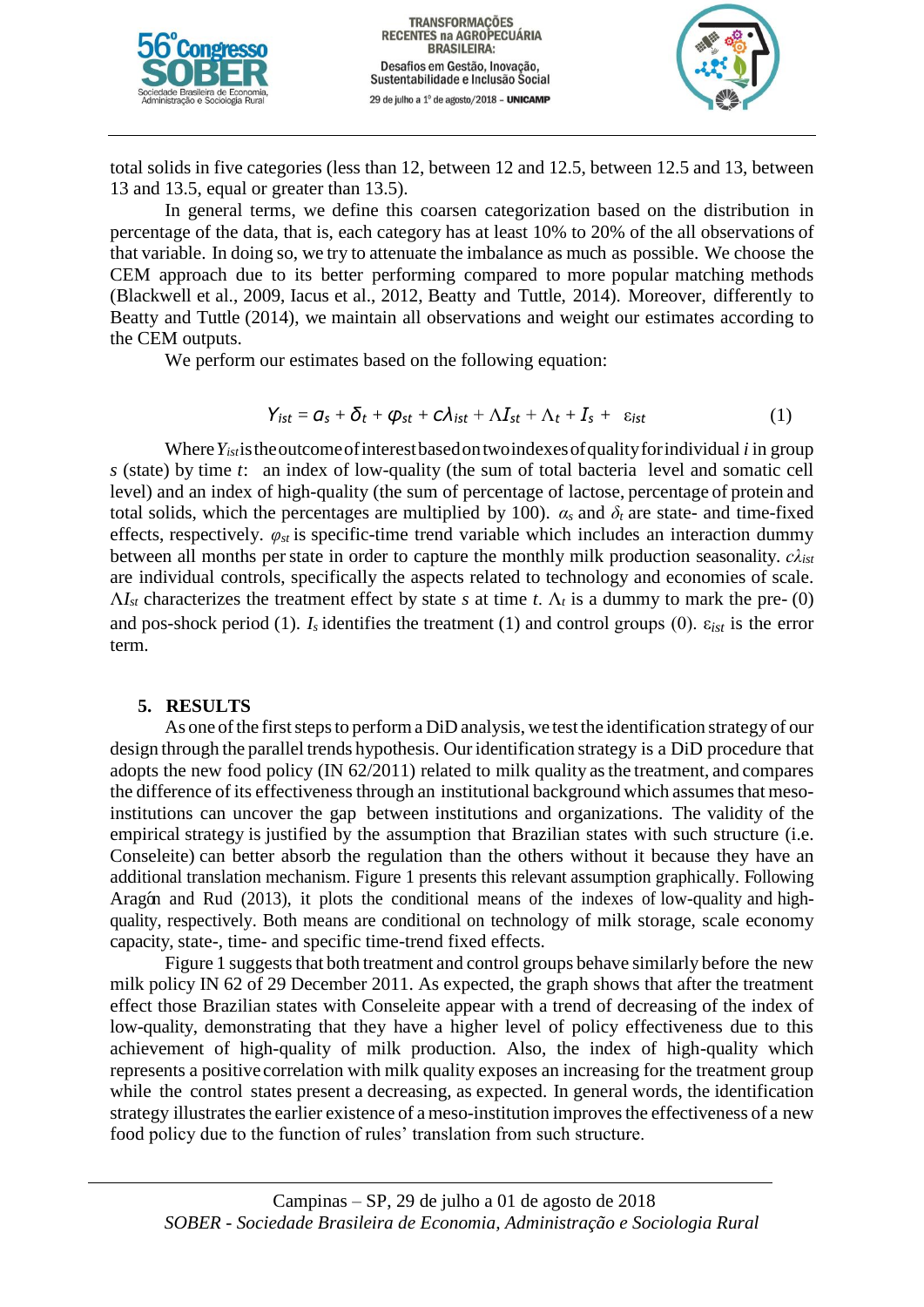

Figure 1: Parallel trends

Table 1 reports the descriptive statistics for interest variables for both treatment and control groups in the pre-period of treatment (IN 62 of December 29, 2011).

| Table 1. Descriptive Statistics – Pre-Period of IIN $02/201$ |                        |               |                     |
|--------------------------------------------------------------|------------------------|---------------|---------------------|
| <b>VARIABLE</b>                                              | <b>Treatment Group</b> | Control Group | <b>Total Sample</b> |
| Index of low-quality                                         | 1,601.85               | 1,512.98      | 1,523.27            |
|                                                              | (1,459.42)             | (1,480.88)    | (1,478.68)          |
|                                                              | [14, 490]              | [110, 589]    | [125,079]           |
| Index of high-quality                                        | 777.58                 | 784.80        | 784.16              |
|                                                              | (33.81)                | (41.89)       | (41.29)             |
|                                                              | [17,519]               | [180, 478]    | [197,997]           |
|                                                              |                        |               |                     |

| Table 1: Descriptive Statistics – Pre-Period of IN 62/2011 |  |
|------------------------------------------------------------|--|
|------------------------------------------------------------|--|

Notes: (a) Overall means. (b) Standard errors are reported in parentheses. (c) Number of observations is reported in brackets.

Columns 2 and 3 display the summary statistics for treatment and control group, respectively. The last column reports the results for total sample before the treatment effect of the new food policy. Besides that, based on Figure 1, we do not perform a test of difference of means, because the parallel trends demonstrate that both groups, even with similar trend before treatment effect, have clearly distinct averages.

Table 2 displays the DiD estimates according to Equation 1. It uses the corrected sample which considers serial-correlation issues and matching weights.1 Models 1 to 6 have the index of low-quality as dependent variable. Models 7 to 12 are focused on the index of high-quality. Firstly, second column exposes the estimates with any control variable. In sequence, we progressively add our covariate controls. Third column presents the estimates with state-fixed effects. Fourth column corresponds to the results also considering technology dummies. Fifth column insert dummies which capture scale effects. Sixth column contains time-fixed effects either. Finally, seventh column includes a set of state-specific time trends.

 $\overline{a}$ <sup>1</sup> In order to contest the heteroskedasticity issue, we also perform all estimates clustering standard errors by individuals, since the cluster procedure in groups also may bring a downwards bias to the standard errors (Cameron et al., 2011). The results are robust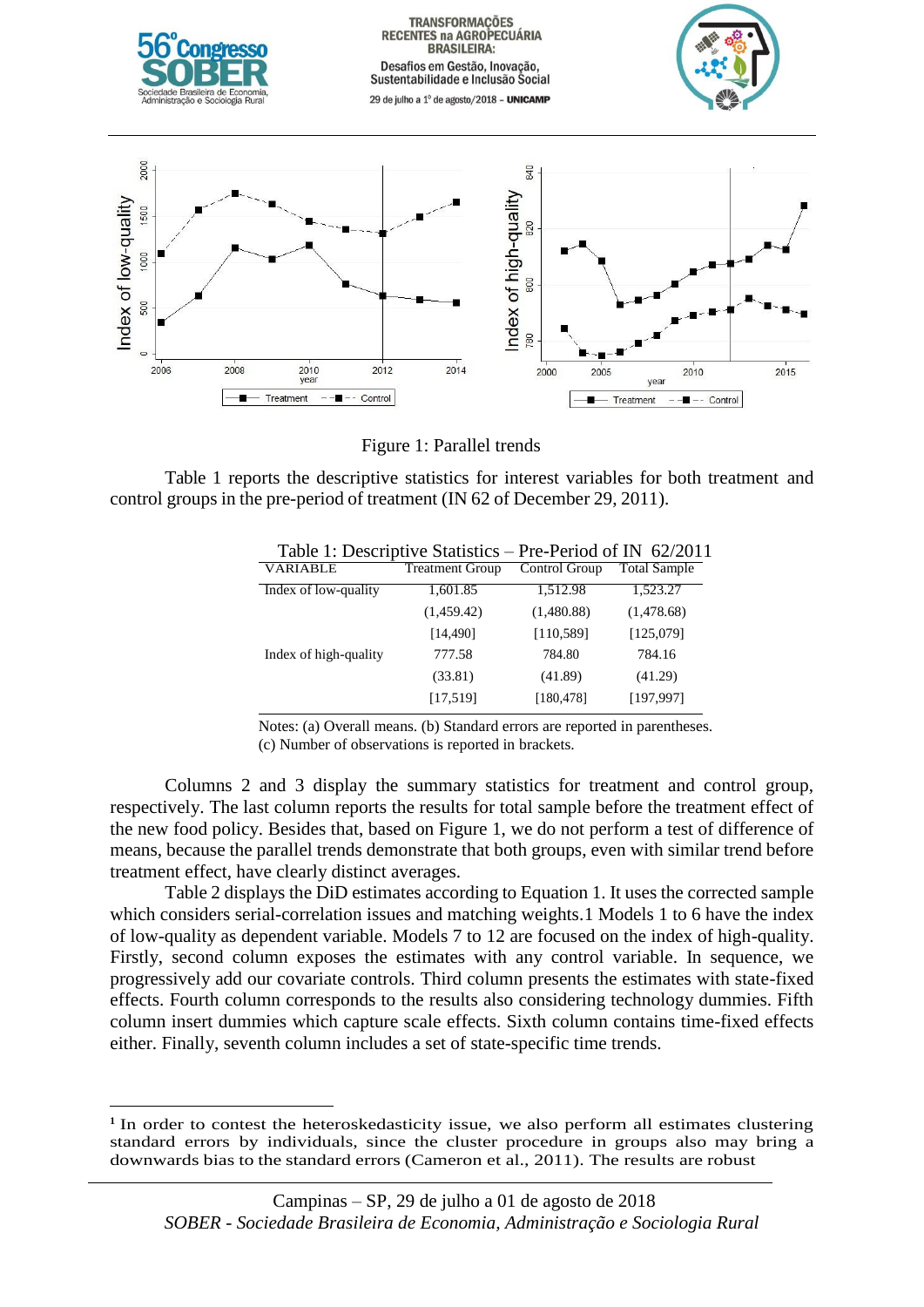



|                                                          | (1)       | (2)            | (3)          | (4)           | (5)                                                                                                                                 | (6)           |
|----------------------------------------------------------|-----------|----------------|--------------|---------------|-------------------------------------------------------------------------------------------------------------------------------------|---------------|
| VARIABLE                                                 |           |                |              |               | Index of low-quality Index of low-quality Index of low-quality Index of low-quality Index of low-quality Index of low-quality       |               |
| $\overline{\mathrm{DiD}}$ Coefficient $(\Lambda I_{st})$ | $-44.91$  | $-41.58$       | $-36.95$     | $-36.99$      | $-54.39$                                                                                                                            | $-100.28***$  |
|                                                          | (48.04)   | (47.82)        | (47.67)      | (47.68)       | (39.83)                                                                                                                             | (31.47)       |
| Treatment effect dummy $(\Lambda_t)$                     | 43.89***  | 44.28***       | 34.22**      | 34.25**       | $-50.26$                                                                                                                            | $-35.35$      |
|                                                          | (16.27)   | (16.75)        | (15.67)      | (15.67)       | (122.11)                                                                                                                            | (122.21)      |
| Treatment group dummy $(I_s)$                            | $-73.37$  | $-1.92e + 0.8$ |              |               | $8.12e + 07$                                                                                                                        | $2.79e + 08$  |
|                                                          | (49.07)   | $(1.81e+12)$   |              |               | $(4.81e+11)$                                                                                                                        | $(1.47e+11)$  |
| <b>State Fixed Effects</b>                               | No        | Yes            | Yes          | Yes           | Yes                                                                                                                                 | Yes           |
| Technology Fixed Effects                                 | No        | No             | Yes          | Yes           | Yes                                                                                                                                 | Yes           |
| Scale Fixed Effects                                      | No        | No             | No           | Yes           | Yes                                                                                                                                 | Yes           |
| Time fixed effects                                       | No        | No             | No           | No            | Yes                                                                                                                                 | Yes           |
| Time trends                                              | No        | No             | No           | No            | No                                                                                                                                  | Yes           |
| Observations                                             | 76,914    | 76,906         | 76.906       | 76,906        | 76,904                                                                                                                              | 76,888        |
| Adjusted R-squared                                       | 0.4512    | 0.4559         | 0.4594       | 0.4594        | 0.4641                                                                                                                              | 0.4657        |
|                                                          | (7)       | (8)            | (9)          | (10)          | (11)                                                                                                                                | (12)          |
| <b>VARIABLE</b>                                          |           |                |              |               | Index of high-quality Index of high-quality Index of high-quality Index of high-quality Index of high-quality Index of high-quality |               |
| $D$ iD Coefficient ( $\Lambda I_{st}$ )                  | $1.60*$   | $1.75*$        | $1.71*$      | $1.71*$       | $1.65***$                                                                                                                           | $1.44*$       |
|                                                          | (0.87)    | (0.90)         | (0.89)       | (0.89)        | (0.82)                                                                                                                              | (0.78)        |
| Treatment effect dummy $(\Lambda_t)$                     | $3.87***$ | $3.82***$      | $3.91***$    | 3.89****      | 3.14                                                                                                                                | 2.89          |
|                                                          |           |                |              |               |                                                                                                                                     |               |
|                                                          | (0.23)    | (0.23)         | (0.23)       | (0.23)        | (3.58)                                                                                                                              | (3.49)        |
| Treatment group dummy $(I_s)$                            | $-0.94$   | $7.76e + 04$   | $6.31e + 06$ | $-2.58e + 07$ | $2.06e + 07$                                                                                                                        | $-2.86e + 06$ |
|                                                          | (0.88)    | $(5.88e+09)$   | $(6.74e+09)$ | $(1.42e+10)$  | $(1.18e+10)$                                                                                                                        | $(2.44e+09)$  |
| <b>State Fixed Effects</b>                               | No        | Yes            | Yes          | Yes           | Yes                                                                                                                                 | Yes           |
| Technology Fixed Effects                                 | No        | No             | Yes          | Yes           | Yes                                                                                                                                 | Yes           |
| <b>Scale Fixed Effects</b>                               | No        | No             | No           | Yes           | Yes                                                                                                                                 | Yes           |
| Time fixed effects                                       | No        | No             | No           | No            | Yes                                                                                                                                 | Yes           |
| Time trends                                              | No        | No             | No           | No            | No                                                                                                                                  | Yes           |
| Observations                                             | 123,766   | 123,764        | 123,764      | 123,764       | 123,764                                                                                                                             | 123,720       |

### Table 2: Effects of meso-institution presence on new food policy

Notes: (a) Standard errors are reported in parentheses and clustered by an interactive variable between states and months. number of states. (b) "-" means omitted due to multicolinearity. (c) "State Fixed Effects" represents a set of dummies for each state. (d) "Technology Fixed Effects" is a set of dummies related to the equipment used in milk storage before sample sending (cow, milk silo, milk storage tank, storage tank inside a truck, others). (e) "Scale Fixed Effects" corresponds to a set of dummies related to the category of the agent responsible for that sample (e.g. individual milk farmer, collective farmers, dairy processing firm, others). (f) "Time Fixed Effects" is a set of dummies for each day of a month (1,2,3,4,...), 12 months of each year, 19 years of sample period range (1999-2017). (g) "Time trends" represents a time trend variable for each state over all possible months for control and treatment groups. (h) Statisticalsignificance: \* p*<*0.1, \*\* p*<*0.05, \*\*\* p*<*0.01, \*\*\*\* p*<*0.001.

All estimates support robustness in the results. It suggests that the presence of a mesoinstitution boost the effectiveness of a new food policy. Moreover, it highlights the heterogeneity of policy outcomes due to the presence or not of an intermediate institutional structure responsible for implementation. Based on Ménard (2014, 2017), it illustrates the relevance of an intermediate-level institution that translates the general aspects to a specific context serving as a bridge between institutions and organizations. The both extremes macroand micro-levels can need a support to connect themselves depending on the case.

The meso-institution plays this role. In our case, we empirically observe that a new food policy about milk quality which carries complex content is more effectively implemented in locations where meso-institutions act and provide translation structure through simplification of technical indicators and market signalization of incentives based on price references. Moreover, we also present that the creation of meso-institution has long-term impacts in the generation of new public policies if it maintains its functions working efficiently. We advocate it because the creation of such structures occurred years before the new policy. And even that, they still continue to impact the rules implementation.

Our results highlight that a new policy can bring different outcomes even inside a same institutional environment and considering similar organizations. We present it through a design that captures the influence of a specific meso-institution (Conseleite) boosting the policy implementation to the agents under its targeted area in comparison to the agents which it is not. This finding corroborates to the perspective that the translation of institutions is quite relevant in some cases, especially on those that regulations are surrounded by complexity or ambiguity. We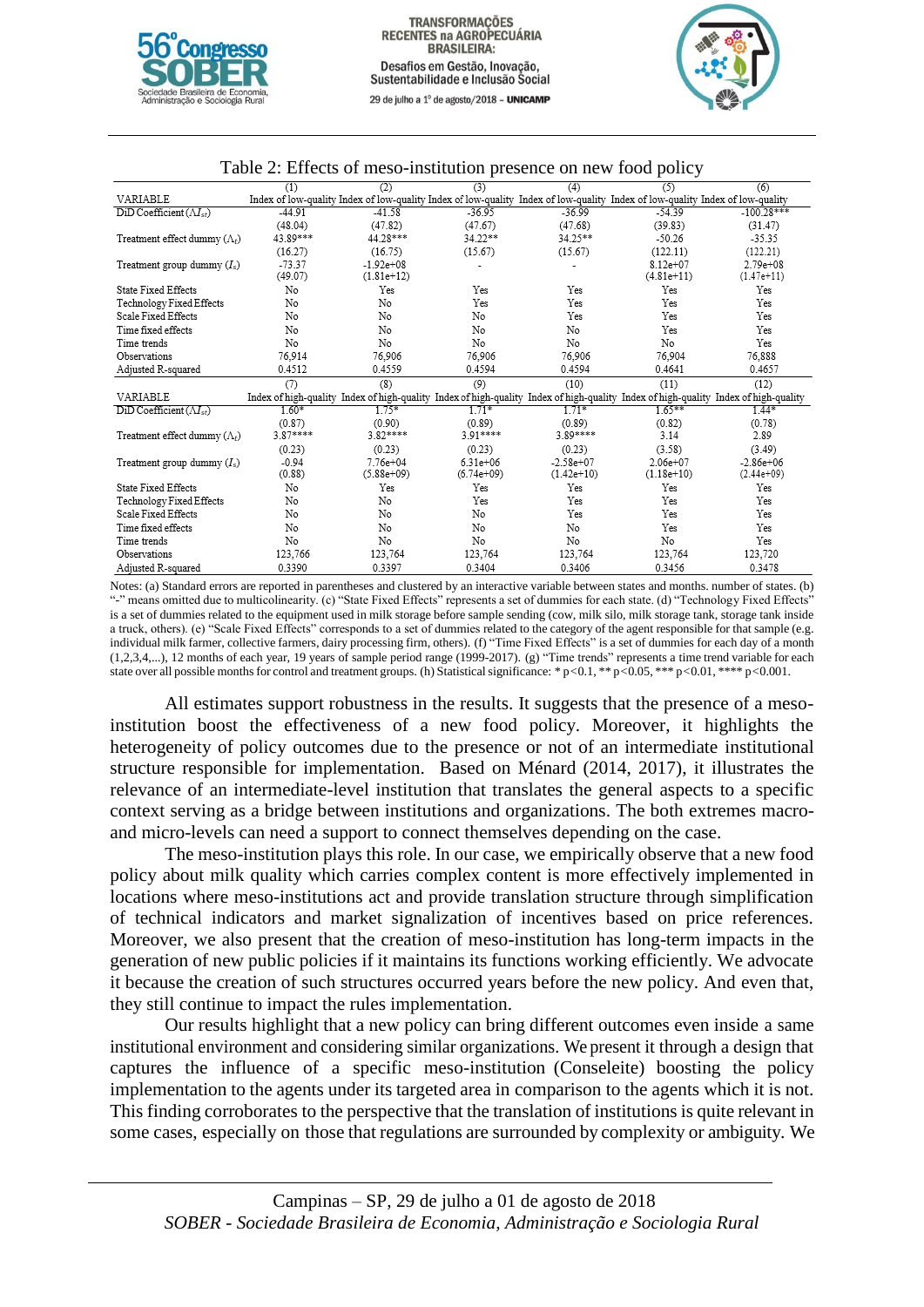



also evidence that the impacts of meso-institutions can be sustained overtime bringing long-term benefits to further policies after the meso-institution creation.

We shed some light in the interplay between New Institutional Economics and public policy analysis by: i) argue that explanations oriented by traditional arguments about agents' characteristics (e.g. economies of scale and access to technologies) are not sufficient to explain problems in food policy implementation (Van Tongeren, 2008); ii) illustrate that when the translation of rules' complexity faces obstacles the institutional economics approach can provide support (Hassanein, 2011, Ragasa et al., 2015, Saint Ville et al., 2017); iii) expose that even national food policy should take into account the different levels of the inserted institutional arrangement, such as federal, regional, local (Hedley, 2017, Jayne et al., 2018) and, by that, we contribute to the literature by show empirical evidences that the institution cannot be seen as uni-, butmultidimensional.

### **5.1 Sensitivity analysis**

In the previous section, econometrics estimations underlined the meso-institution's role in food policy. However, we also bring a sensitivity analysis to emphasize the robustness of our results. We perform three different approaches: the first containing the placebotests, the second with arobustness checkinwhichwetestiftheresultsare sensitivetootheralternativesamplesandathird in which we present complementary findings.

### **5.1.1 Placebo tests**

 $\overline{a}$ 

We perform placebo tests changing the treatment effect (December 29, 2011) to other periods. We chose the years of 2008 and 2010 to apply those tests because they represent notable periods to the Brazilian cow milk industry, but also equally influential for both treatment and control groups. The first represents the global economic crisis which affected directly the milk economy in Brazil due to imports and exports. The second is associated with an internal shock that also impacted the sector due to changes in the functioning of the economy of the country, the Brazilian presidential election of  $2010<sup>3</sup>$  It is expected to do not find the same results of our main specification.

Table 3 shows the estimates with both dependent variables indexes of low-quality and high-quality in both placebo periods 2008 and 2010.

Table 3 displays interest findings<sup>2</sup>. We find no difference in both placebo tests in the analysis of the index of high-quality. However, we evidence an intriguing difference in the investigation of the index of low-quality. These results indicate that there was an opposite scenario before the original treatment effect. It emphasizes the effect of the meso-institution facing a new food policy and strengthens our arguments. Before the new food policy of milk quality, the treatment group had worst quality in terms of the index of low-quality (total bacteria level and somatic cells level), but it strongly changes to the other side when the real effect occurs. Indeed, theseestimates underline our expectations of presence of a specific meso-institution.

We provide a data-driven argument to empirically test the recent stream known as the new research frontier to the New Institutional Economics and public policy analysis, the mesoinstitution (Ménard, 2018). We stress the initial theoretical developments from Ménard  $(2014)$ 

<sup>&</sup>lt;sup>2</sup> Our placebo design excludes contaminated data from treatment states after treatment effect.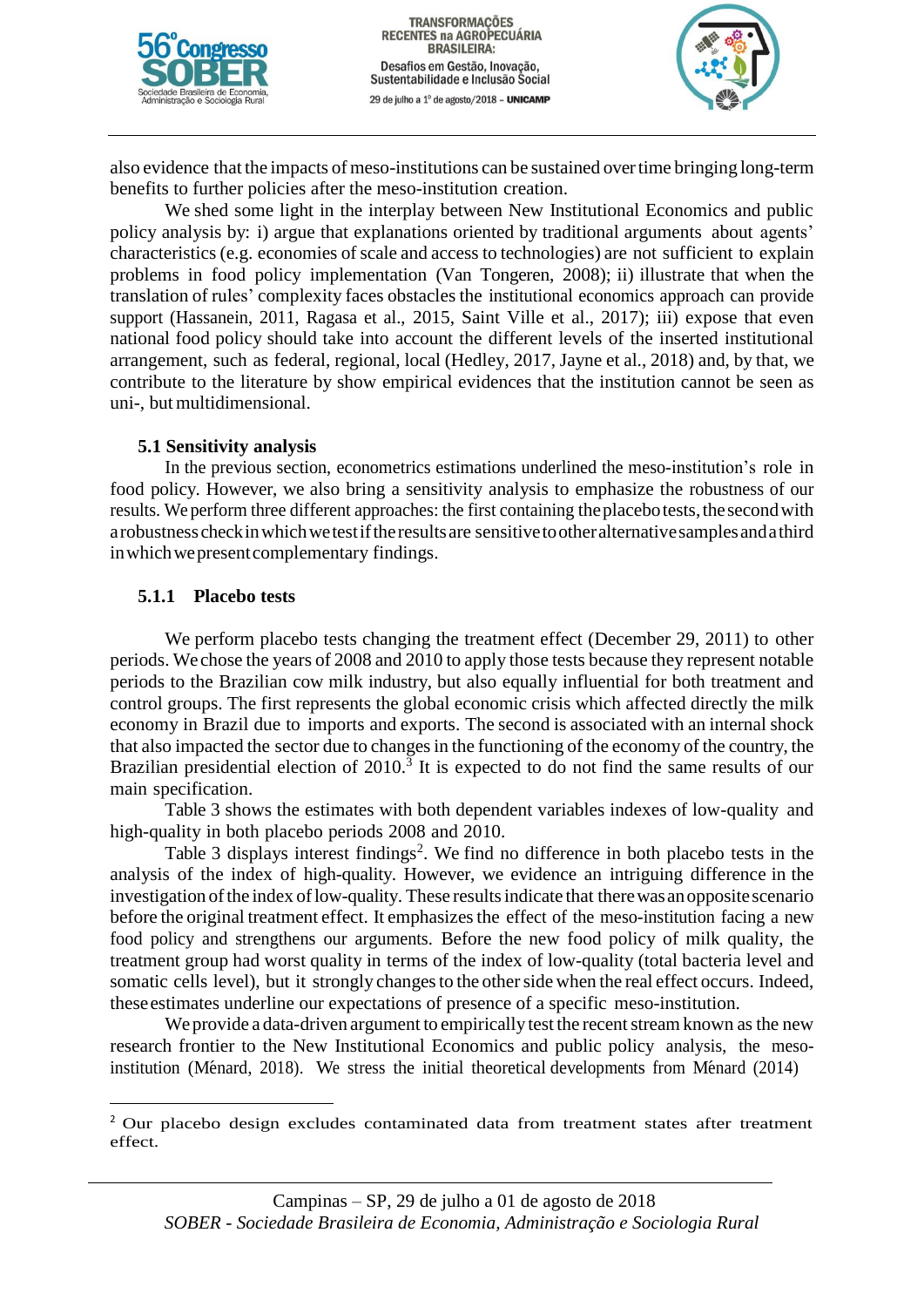



|                                           | $\scriptstyle{(1)}$ | (2)           | (3)                                                                                   | (4)          |
|-------------------------------------------|---------------------|---------------|---------------------------------------------------------------------------------------|--------------|
| VARIABLE                                  | 2008                | 2008          | 2010                                                                                  | 2010         |
|                                           |                     |               | Index of low-quality Index of high-quality Index of low-quality Index of high-quality |              |
| $DiD Coefficient (\Lambda I_{st})$        | 136.808             | $-0.75$       | 163.77                                                                                | $-4.76$      |
|                                           | (214.47)            | (5.92)        | (189.02)                                                                              | (5.29)       |
| Treatment effect dummy $(\Lambda_{\ell})$ | ٠                   |               |                                                                                       |              |
| Treatment group dummy $(I_s)$             | $-4.94e+09$         | $-6.04e + 07$ | $-5.02e + 09$                                                                         | $-5.95e+07$  |
|                                           | $(2.29e+12)$        | $(1.15e+10)$  | $(2.28e+12)$                                                                          | $(1.14e+10)$ |
| State Fixed Effects                       | Yes                 | Yes           | Yes                                                                                   | Yes          |
| Technology Fixed Effects                  | Yes                 | Yes           | Yes                                                                                   | Yes          |
| Scale Fixed Effects                       | Yes                 | Yes           | Yes                                                                                   | Yes          |
| Time fixed effects                        | Yes                 | Yes           | Yes                                                                                   | Yes          |
| Time trends                               | Yes                 | Yes           | Yes                                                                                   | Yes          |
| Observations                              | 69,338              | 113,348       | 69,338                                                                                | 113,348      |
| Adjusted R-squared                        | 0.4732              | 0.3438        | 0.4732                                                                                | 0.3438       |

### Table 3: Placebo test: distinct shock periods

Notes: (a) Standard errors are reported in parentheses and clustered by an interactive variable between states and months. (b) "-" means omitted due to multicolinearity. (c) "State Fixed Effects" represents a set of dummies for each state. (d) "Technology Fixed Effects" is a set of dummies related to the equipment used in milk storage before sample sending (cow, milk silo, milk storage tank, storage tank inside a truck, others). (e) "Scale Fixed Effects" corresponds to a set of dummies related to the category of the agent responsible for that sample (e.g. individual milk farmer, collective farmers, dairy processing firm, others). (f) "Time Fixed Effects" is a set of dummies for each day of a month (1,2,3,4,...), 12 months of each year, 19 years of sample period range (1999-2017). (g) "Time trends" represents a time trend variable for each state over all possible months for control and treatment groups. (h) Statistical significance: \* p*<*0.1, \*\* p*<*0.05, \*\*\* p*<*0.01, \*\*\*\* p*<*0.001.

and contribute to the dimensionalizing institutions movement. Also, we advance putting quantitative empirical analysis into the findings from the descriptive studies of Ménard (2017) and Rouviere and Royer (2017). In conclusion, we illustrate meso-institutions as relevant mechanism in public policy implementation not only as short-term influential, but also impacting in long-term.

# **5.1.2 Robustness checks**

We try to consolidate our counterintuitive focus by testing if the traditional arguments oftechnologyand size (economies ofscale) come first, or not,ofthe institutional concern. Indoing so, we verify if our results are sensitive to alternative sample definitions, specifically one related to technology and another with size. We perform the same specification (Equation 1) but now in those two distinct subsamples.

First, we test if the results are maintained when the individuals are related to the same size in terms of economies of scale. By that, we analyze if the presenceof meso-instutions affect the food policy implementation among dairy processor firms differently. In other words, if agents with a similar economies of scale capacity have difference outcomes related to milk quality due to the translation of the complex rules from the meso-institution. Based on the theory, it was expected that they should have similar results. Although, we argue the opposite due to the influences from the institutional context.

Second, we apply the same procedures focusing on the influence in a same technological platform: when the observations come from a specific tank which storage milk following particular conditions. It is expected that the given the similarity in technology,the food policy should be similarly implemented. However, we argue that even under those conditions, the mesoinstitution role affect the agents' performance.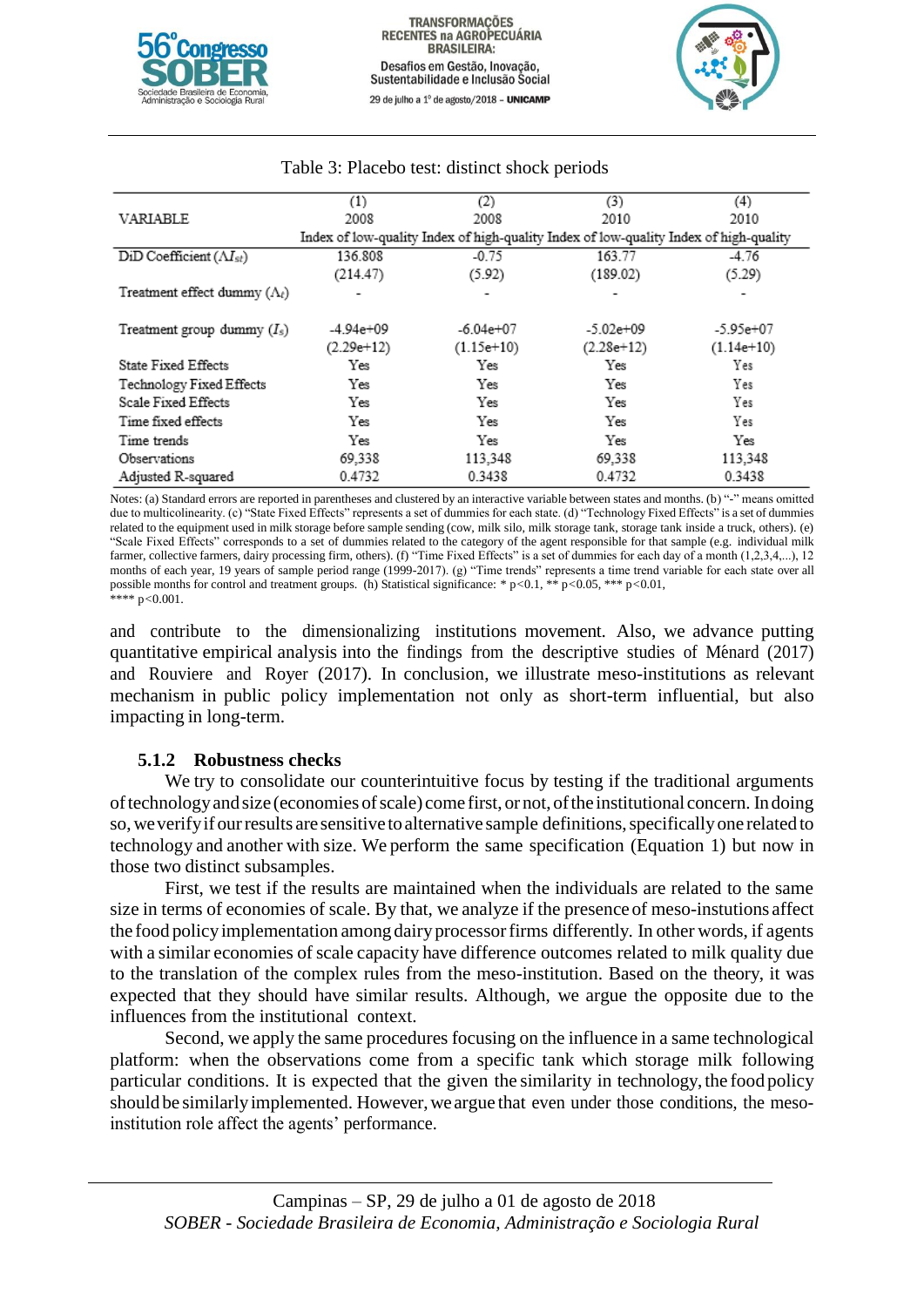



Table 4 reports the estimations considering the specific subsamples with a similar capacity of economies of scale and technological structure.

| Table 4: Robustness checks in sub-samples              |                              |                               |                                                                                                                          |                           |
|--------------------------------------------------------|------------------------------|-------------------------------|--------------------------------------------------------------------------------------------------------------------------|---------------------------|
| VARIABLE                                               | (1)                          | (2)                           | (3)<br>[Only processors - scale] [Only processors - scale] [Storage in tank - technology] [Storage in tank - technology] | (4)                       |
|                                                        | Index of low-quality         | Index of high-quality         | Index of low-quality                                                                                                     | Index of high-quality     |
| $DiD Coefficient (M_{st})$                             | $-103.30***$<br>(31.54)      | $305***$<br>(0.75)            | $-8898***$<br>(32.03)                                                                                                    | $2.84***$<br>(0.75)       |
| Treatment effect dummy $(\Lambda_t)$                   | $-34.87$<br>(123.21)         | 3.47<br>(3.86)                | $-32.93$<br>(125.65)                                                                                                     | 3.17<br>(3.88)            |
| Treatment group dummy $(I_s)$                          | $4.27e + 06$<br>$(1.24e+11)$ | $-1.86e + 05$<br>$(1.92e+09)$ | $-1.52e+07$<br>$(1.94e+11)$                                                                                              | 5.97e+04<br>$(2.20e+0.9)$ |
| <b>State Fixed Effects</b><br>Technology Fixed Effects | Yes<br>Yes                   | Yes<br>Yes                    | Yes<br>Yes                                                                                                               | Yes<br>Yes                |
| Scale Fixed Effects                                    | Yes                          | Yes                           | Yes                                                                                                                      | Yes                       |
| Time fixed effects                                     | Yes                          | Yes                           | Yes                                                                                                                      | Yes                       |
| Time trends                                            | Yes                          | Yes                           | Yes                                                                                                                      | Yes                       |
| Observations                                           | 76,518                       | 76,716                        | 73,240                                                                                                                   | 73,806                    |
| Adjusted R-squared                                     | 0.4711                       | 0.5099                        | 0.4687                                                                                                                   | 0.5045                    |

Notes: (a) Standard errors are reported in parentheses and clustered by an interactive variable between states and months. (b) "-" means omitted due to multicolinearity. (c) "State Fixed Effects" represents a set of dummies for each state. (d) "Technology Fixed Effects" is a set of dummies related to the equipment used in milk storage before sample sending (cow, milk silo, milk storage tank, storage tank inside a truck, others). (e) "Scale Fixed Effects" corresponds to a set of dummies related to the category of the agent responsible for that sample (e.g. individual milk farmer, collective farmers, dairy processing firm, others). (f) "Time Fixed Effects" is a set of dummies for each day of a month (1,2,3,4,...), 12 months of each year, 19 years of sample period range (1999-2017). (g) "Time trends" represents a time trend variable for each state over all possible months for control and treatment groups. (h) Statistical significance: \* p*<*0.1, \*\* p*<*0.05, \*\*\* p*<*0.01, \*\*\*\* p*<*0.001.

Table 4 guides to the argument that, given similar size and technology conditions, the institutional differences influence the food policy implementation. We evidence that, even considering size and technology as equal, the earlier presence of the meso-institution is relevant to policyprogress. Agentsfromthesamecapacityofeconomies of scale and technological structure are impacted by a food policy distinctly dueto the intermediate-level institution's translation. It emphasizes that, even being those traditional aspects relevant, the agents need to initially figure out the policy to then make further size- or technology-related decisions.

We stake that meso-institution is a key driver to the success of a food policy. Technologies and size are relevant to handle food security and safety issues, but the meso-institutions cannot be forgotten.

# **5.1.3 Complementary results**

On the one hand, we argue that the meso-institution comes before the technology and size concernsin terms of food policy implementation. On the other hand, we emphasize that they are still relevant. We believe that the effects from the economies of scale and technologies can emerge as second-order benefits from the policy implement. In other words, given that the agents have the same scenario of translation of rules due to the presence of the meso-institution (first-order benefits), they adapt themselves distinctly according to their differences in size and technology (second-order benefits). We analyze it through an interactive variable between the DiD coefficient, that is, we combine the distinguished agents with influence from the meso-institution with variables that represent size and technology levels. Similar to our design of the robustness checks,weperformmodelswithvariableswhichidentifiesthecapacityof economies ofscale from dairy processor firms, and the high technology level of milk storage through the specific equipment tank.

Table 5 presents the analysis of these second-order benefits.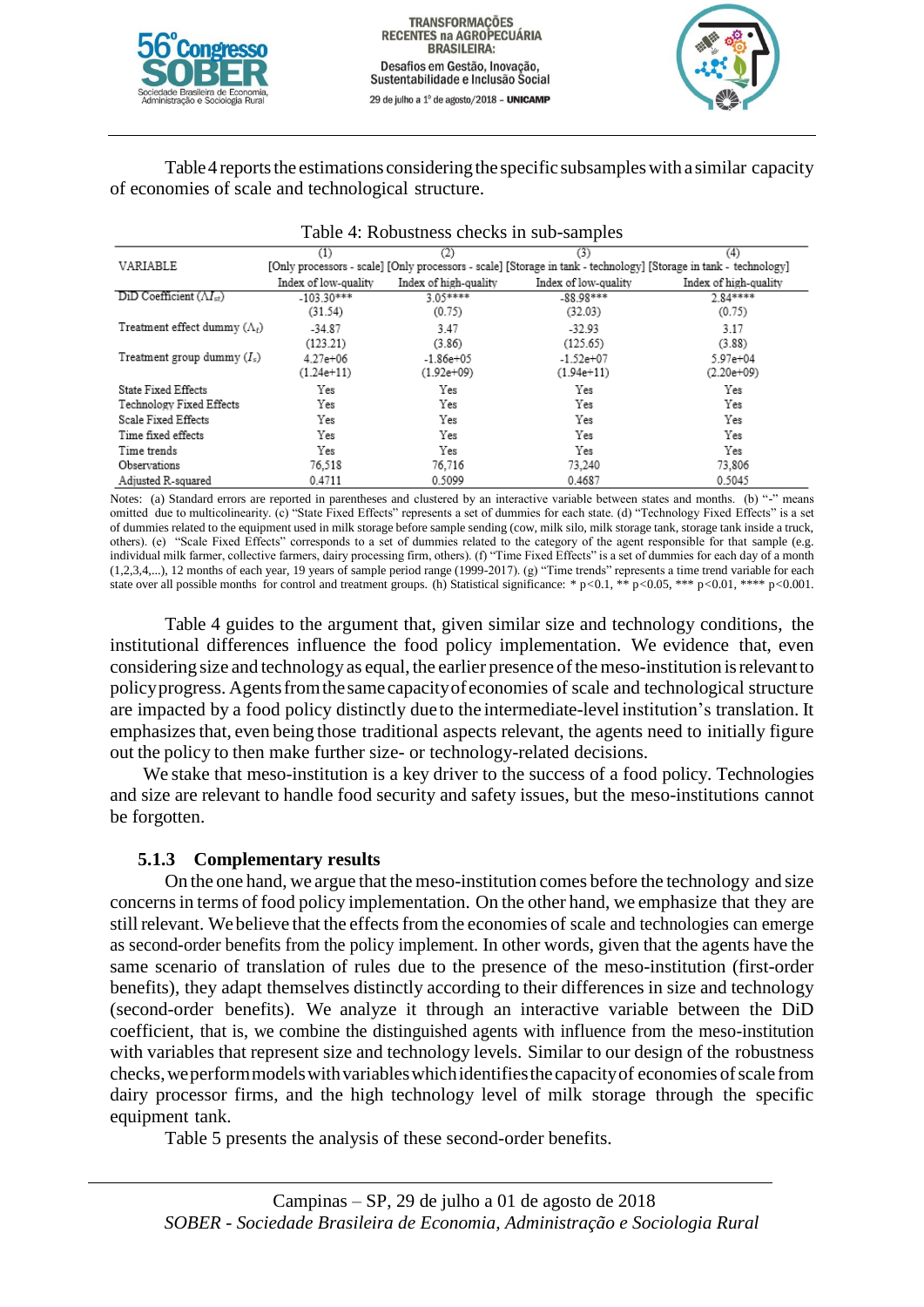

29 de julho a 1º de agosto/2018 - UNICAMP



|                                         | (1)                                                                             | (2)                            | (3)          | (4)                                        |
|-----------------------------------------|---------------------------------------------------------------------------------|--------------------------------|--------------|--------------------------------------------|
| VARIABLE                                | [Economies of scale effects]                                                    | [Economies of scale - effects] |              | [Technology effects] [Technology effects]  |
|                                         | Index of low-quality                                                            | Index of high-quality          |              | Index of low-quality Index of high-quality |
| $DiD$ Coefficient $(\Lambda I_{st})$    | 620.65                                                                          | $-0.029$                       | $-565.97$    | 0.36                                       |
|                                         | (416.46)                                                                        | (2.92)                         | (375.56)     | (2.87)                                     |
| DiD Coefficient * Dairy processing firm | $-724.10*$                                                                      | 2.07                           |              |                                            |
|                                         | (408.97)                                                                        | (2.93)                         |              |                                            |
| DiD Coefficient * Milk storage tank     |                                                                                 |                                | 472.38       | 1.29                                       |
|                                         |                                                                                 |                                | (377.24)     | (2.90)                                     |
| Treatment effect dummy $(\Lambda_t)$    | $-35.33$                                                                        | 2.89                           | $-35.48$     | 2.89                                       |
|                                         | (122.24)                                                                        | (3.50)                         | (122.15)     | (3.49)                                     |
| Treatment group dummy $(I_s)$           | $2.75 + 08$                                                                     | $-2.63e + 06$                  | $2.84 + 08$  | $-2.73e+06$                                |
|                                         | $(1.47e+11)$                                                                    | $(2.43e+09)$                   | $(1.47e+11)$ | $(2.44e+09)$                               |
| <b>State Fixed Effects</b>              | Yes                                                                             | Yes                            | Yes          | Yes                                        |
| Technology Fixed Effects                | Yes                                                                             | Yes                            | Yes          | Yes                                        |
| <b>Scale Fixed Effects</b>              | Yes                                                                             | Yes                            | Yes          | Yes                                        |
| Time fixed effects                      | Yes                                                                             | Yes                            | Yes          | Yes                                        |
| Time trends                             | Yes                                                                             | Yes                            | Yes          | Yes                                        |
| Observations                            | 76,888                                                                          | 123,720                        | 76,888       | 123,720                                    |
| Adjusted R-squared                      | 0.4657                                                                          | 0.3479                         | 0.4657       | 0.3478                                     |
|                                         | (5)                                                                             | (6)                            |              |                                            |
| VARIABLE                                | [Joint effects of scale and technology] [Joint effects of scale and technology] |                                |              |                                            |
|                                         | Index of low-quality                                                            | Index of high-quality          |              |                                            |
| DiD Coefficient (AI <sub>st</sub> )     | 624.75                                                                          | $-0.12$                        |              |                                            |
|                                         | (416.46)                                                                        | (2.94)                         |              |                                            |
| DiD Coefficient * Dairy processing firm | $-2.148.90***$                                                                  | 11.95***                       |              |                                            |
|                                         | (495.16)                                                                        | (4.43)                         |              |                                            |
| DiD Coefficient * Milk storage tank     | 1,434.77****                                                                    | $-10.14**$                     |              |                                            |
|                                         | (240.90)                                                                        | (4.43)                         |              |                                            |
| Treatment effect dummy $(\Lambda_c)$    | $-35.77$                                                                        | 2.89                           |              |                                            |
|                                         | (122.08)                                                                        | (3.49)                         |              |                                            |
| Treatment group dummy $(I_n)$           | $2.83e + 08$                                                                    | $-2.54$                        |              |                                            |
|                                         | $(1.47e+11)$                                                                    | $(2.44e+09)$                   |              |                                            |
| <b>State Fixed Effects</b>              | Yes                                                                             | Yes                            |              |                                            |
| Technology Fixed Effects                | Yes                                                                             | Yes                            |              |                                            |
| Scale Fixed Effects                     | Yes                                                                             | Yes                            |              |                                            |
| Time fixed effects                      | Yes                                                                             | Yes                            |              |                                            |
| Time trends                             | Yes                                                                             | Yes                            |              |                                            |
| Observations                            | 76,888                                                                          | 123,720                        |              |                                            |
| Adjusted R-souared                      | 0.4660                                                                          | 0.3479                         |              |                                            |

#### Table 5: Second-order effects

Notes: (a) Standard errors are reported in parentheses and clustered by an interactive variable between states and months. (b) "-" means omitted due to multicolinearity. (c) "State Fixed Effects" represents a set of dummies for each state. (d) "Technology Fixed Effects" is a set of dummies related to the equipment used in milk storage before sample sending (cow, milk silo, milk storage tank, storage tank inside a truck, others). (e) "Scale Fixed Effects" corresponds to a set of dummies related to the category of the agent responsible for that sample (e.g. individual milk farmer, collective farmers, dairy processing firm, others). (f) "Time Fixed Effects" is a set of dummies for each day of a month (1,2,3,4,...), 12 months of each year, 19 years of sample period range (1999-2017). (g) "Time trends" represents a time trend variable for each state over all possible months for control and treatment groups. (h) Statistical significance: \* p*<*0.1, \*\* p*<*0.05, \*\*\* p*<*0.01, \*\*\*\* p*<*0.001.

Models 1 and 2 focus on the second-order effects from economies of scale when they are analyzed separately. They illustrate that this capacity is able to diminish the index oflow-quality, that is, it enables better adaption to the food policy through those agents that have access to a distinguished structure, such as financial resources. Models 3 and 4 investigate the second-order influence from the technology. They do not show any results. In contrast, Models 5 and 6 bring interesting results from the analysis of the joint effects of both influences of size and technology. They underline that the size has positive effects by decreasing the parameters of low-quality and by increasing the indicators of high-quality from the implemented food policy. However, they evidence that the second-order technological effects in the joint scenario of size and technology contradict the expectation. The results indicate that, given the same level of rules' translation (meso-institution) and the presence of high capacity of economies of scale, the decisions of technology can drive to failures in of a policy because the agents can test new technologies (uncertainty ones) more often than the others.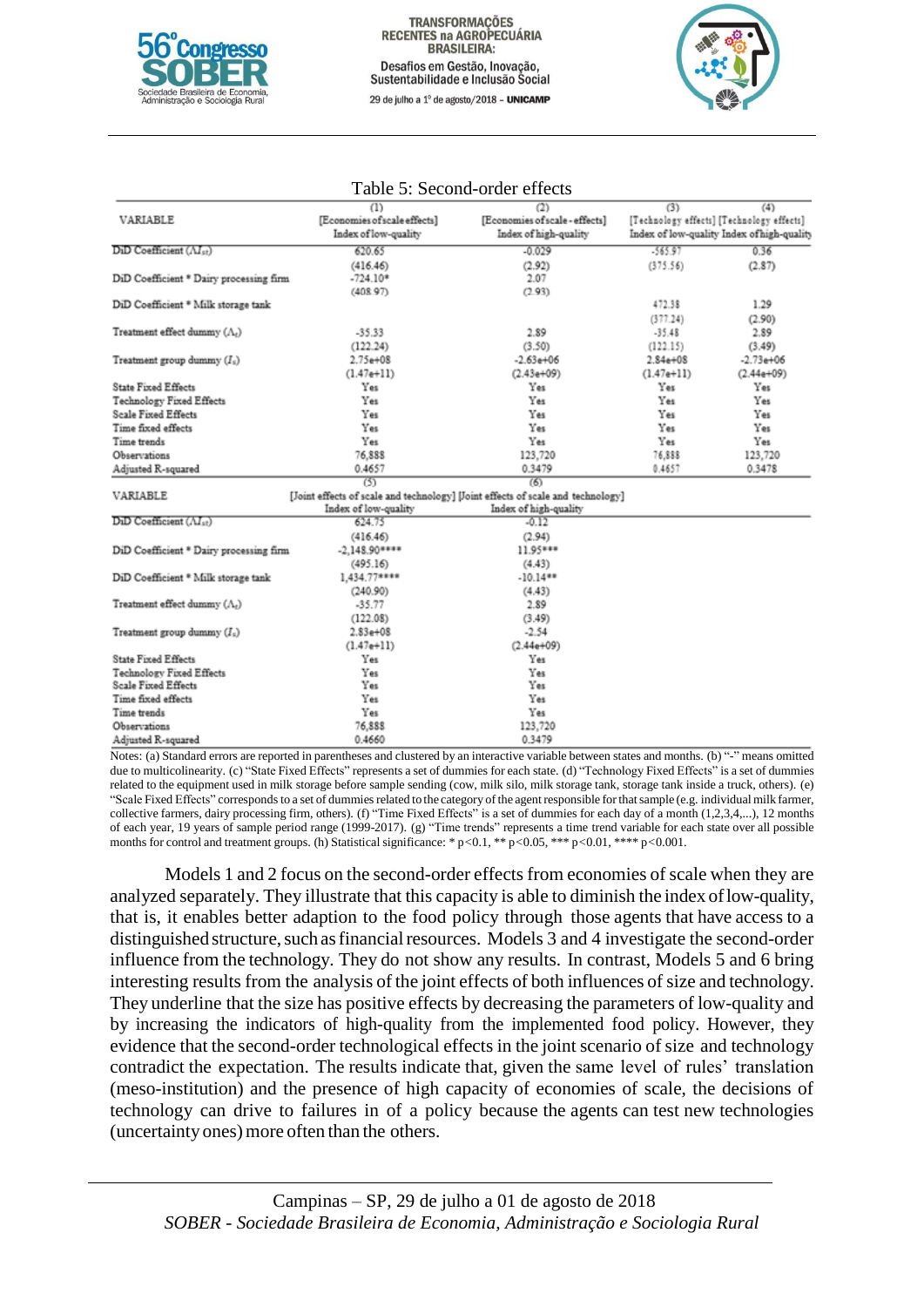

TRANSFORMAÇÕES<br>RECENTES na AGROPECUÁRIA **BRASILEIRA:** Desafios em Gestão, Inovação, Sustentabilidade e Inclusão Social 29 de julho a 1º de agosto/2018 - UNICAMP



## **5.2 Theoretical implications**

Our study contributes to the theory of meso-institutions introducing alternative mechanisms to handle implementation failures in food policy. We posit thatintroduction of a new policy occur in, at least, two distinct stages, which we call first- and second-order effects. By first-order effect we mean that there is a function of translation which has to be accomplished before this implementation. The agents require a minimum knowledge and understanding about the regulation in order to adapt themselves and make the correct decisions in the second-order stage. In sequence, we bring that this second part, the idiosyncrasies of each individual, takes place again through the technology choices and the benefits from the capacity of economies of scale. Thus, we uncover that to translate a policy in a general manner is the first step in its implementation and, then, the monitoring and enforcement should emerge aiming to control if the agents' choices are following the requirements. In sum, we illustrate that the institutions(i.e. policy)should be dimensionalized (macro-, meso- and micro-) and analyzed under a sequential logic (first- and second-order effects).

Our theorizing advances in the literature of meso-institution (Ménard, 2014, 2018). We bring empirical evidences to this recent stream which is mainly surrounded by descriptive approaches (Ménard, 2017, Rouviere and Royer, 2017). In addition, we also evidence that meso-institution does not have only short-term impacts in terms of food policy effectiveness due to its creation, but the meso-institution also haslong-term consequences for further policies when it was already established. Instead of maintain the traditional explanations about technology and size, we emphasize the relevance of the institutional background behind food policy.

We shed some light on the fact that implementation failures can also be consequences of asymmetric information from the rules' complexity. Agents who do not absorb the technical content from the policy or do not know where they can look for support do not implement the policy. They can need an adequate translation structure to adapt their production system due to the absence of specializedknowledge about the policy.

Analogue to the why nations fail argument (Acemoglu and Robinson, 2013), our results underline that food policy fails when institutions fail. However, we illustrate that the institutions should be not only considered through a macro-level, but also through a meso-level. There is a relevantgapbetweeninstitutions andorganizations which we cover here by the meso-institutions through their function of translate rules. Consequently, the structure of how the political structure of a nation is based also matters (Hedley, 2017). Any policy should take into account to the political organizationofitsenvironment. Forinstance,ifthetranslation,implementationand monitoring will be performed by a national-, regional- or local-level (e.g. country, states, municipalities).

Overall, we expose that institutional changes flow more efficiently in locations with meso-institution than in otherswithout them. In otherwords, before to strictly considerapolicyas implemented or able to be monitored, a mechanism of translation should appear to enable the agents to figure out the content of the policy. This finding can lead to a new agenda wherein scholars can study not only challenges of food security (Barrett, 2010, Godfray et al., 2010, FAO et al., 2017), but also other inequality-related societal problems, such as poverty and health.

#### **5.3 Managerial implications**

Beyond the theoretical contributions, we also bring relevant implications for practice. Similar to the very specialized regulation behind infrastructures services (e.g. water, electricity, etc.), the food policyusually carriesmuch complexity and technicality to achieve food safety. By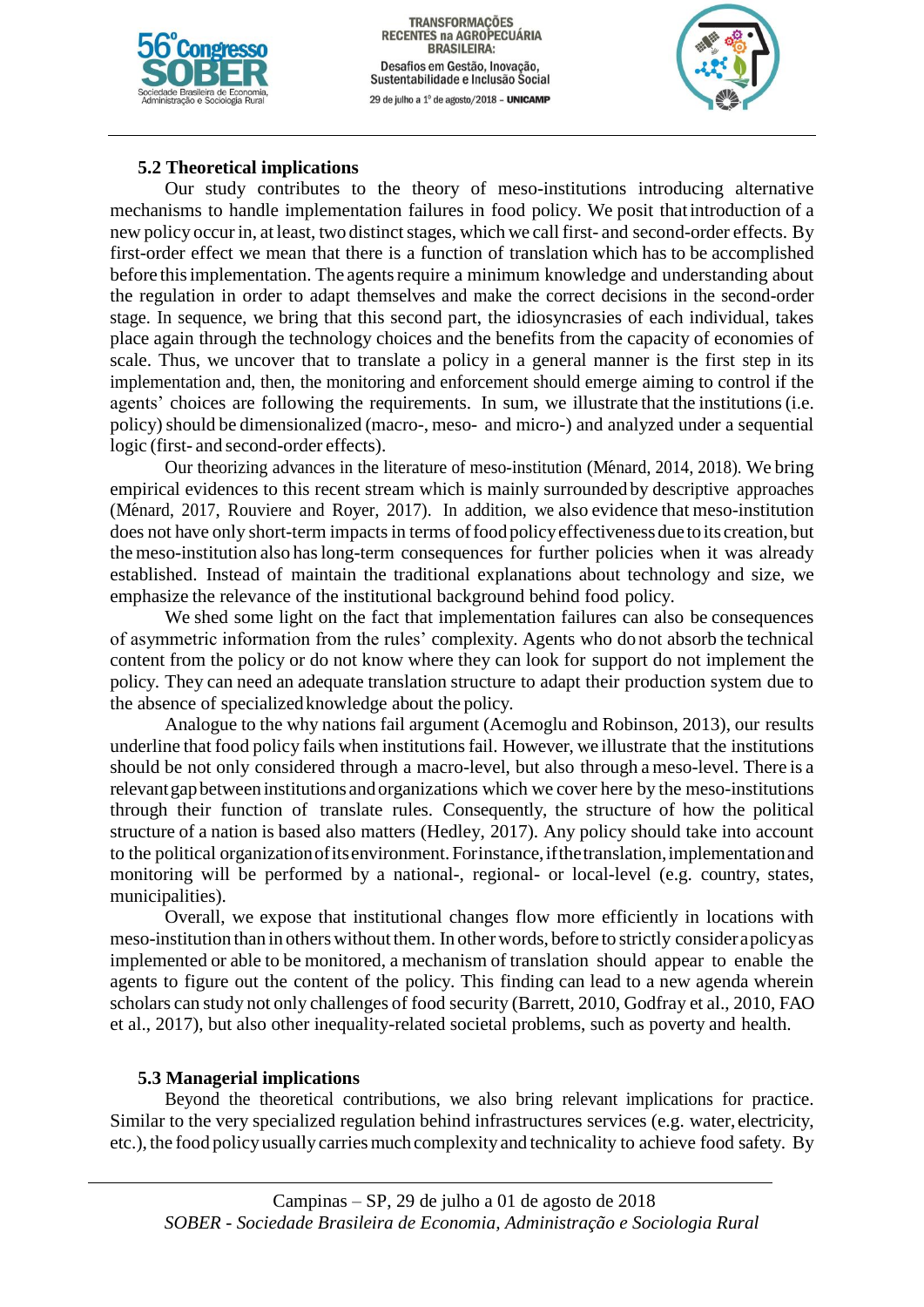



that, asthe public utility case, alternative arrangements in the intermediate-level should follow the implementation of such policies. Like regulatory agencies, those structures should provide a clear translation, enforcement and monitoring of the rules, covering the gap between institutions and organizations and acting as a meso-institution.

The nature and focus of the meso-institution is guided by the food policy. The policy that will guide if it requires more attention in the translation, if it has a much technical content or if the agents has no access to specialized services of translation such as specific service providers of consulting, or in the enforcement and monitoring if the affected agents is widespread located or it is possible to apply punish mechanisms easily. It is possible to evidence some examples of this kind ofinstitutional structure. For instance, the Canadian Marketing Boards (Veeman, 1997, Tamilia and Charlebois, 2007, Royer, 2011), the United Soybean Board in the United States (Williams et al., 2014), the European Milk Board (Commission, 2014), the Brazilian cases of the Consecana and Consecitrus (Belik et al., 2012).

In Brazil, the states which would like to create the Conseleite should follow some guidelines. They should approximate the both sides of the transaction of milk supply the milk farmers and processors - and provide an external third part formed by technicians specialized in dairy market. However, the main difficult is to convince representative agents of both sides to follow the directions made inside Conseleite. Thus, the creation of such structure depends on the market organization. They basis on agents' agreement in adopt a common structure (Conseleite) which will provide price references (information) to guide incentives according to the milk quality levels.

If created, the structure acts as follows. The third part (technicians) will be supplied by information of regional production costs directly from the involved agents (milk farmers and processors) and also from the public information from market. They use a specific methodology of price formation based on the production costs in that state and the specific parameters of milk quality from the regulation: total bacterialevel, somatic cell level, percentage oflactose,percentageofproteinandtotal solids. They make the calculations and present them in a monthly meeting thatis documentedbyfiverepresentativeagentsfromeachparties,thefarmand processing (Canziani and Guimarães, 2003).

In conclusion, the creation of such mechanism depends on the level of conflicts in the sector. To found that the involved agents have to be aiming to reduce the asymmetric information in the transaction, as well as concern with the industry development in a more fairness manner. The development of this arrangement, due to its difference of the high-regulated mechanism such asregulatory agencies, assumes some characteristics of collective actions (Olson, 2009).

# **6. CONCLUSION**

We support our hypothesis that the earlier existence of a meso-institution increases the efficiency of a new food policy implementation. We analyze that a new national food policy about milk quality (IN 62/2011) was more efficiently implemented in Brazilian states with the presence of Conseleite than the others. These findingsrely on the fact that those regions have an additional translation mechanism that boost the effectiveness of the regulation. Such locations presented better levels of quality in the parameters related to the new regulation due to the Conseleite's support in implementation.

This intermediate-level ("meso") institution covers the gap between the rules (i.e. institutions, "macro") and milk farmers and processors(i.e. organizations, "micro"). It provides information through regional price references based on milk policy's content which are adopted in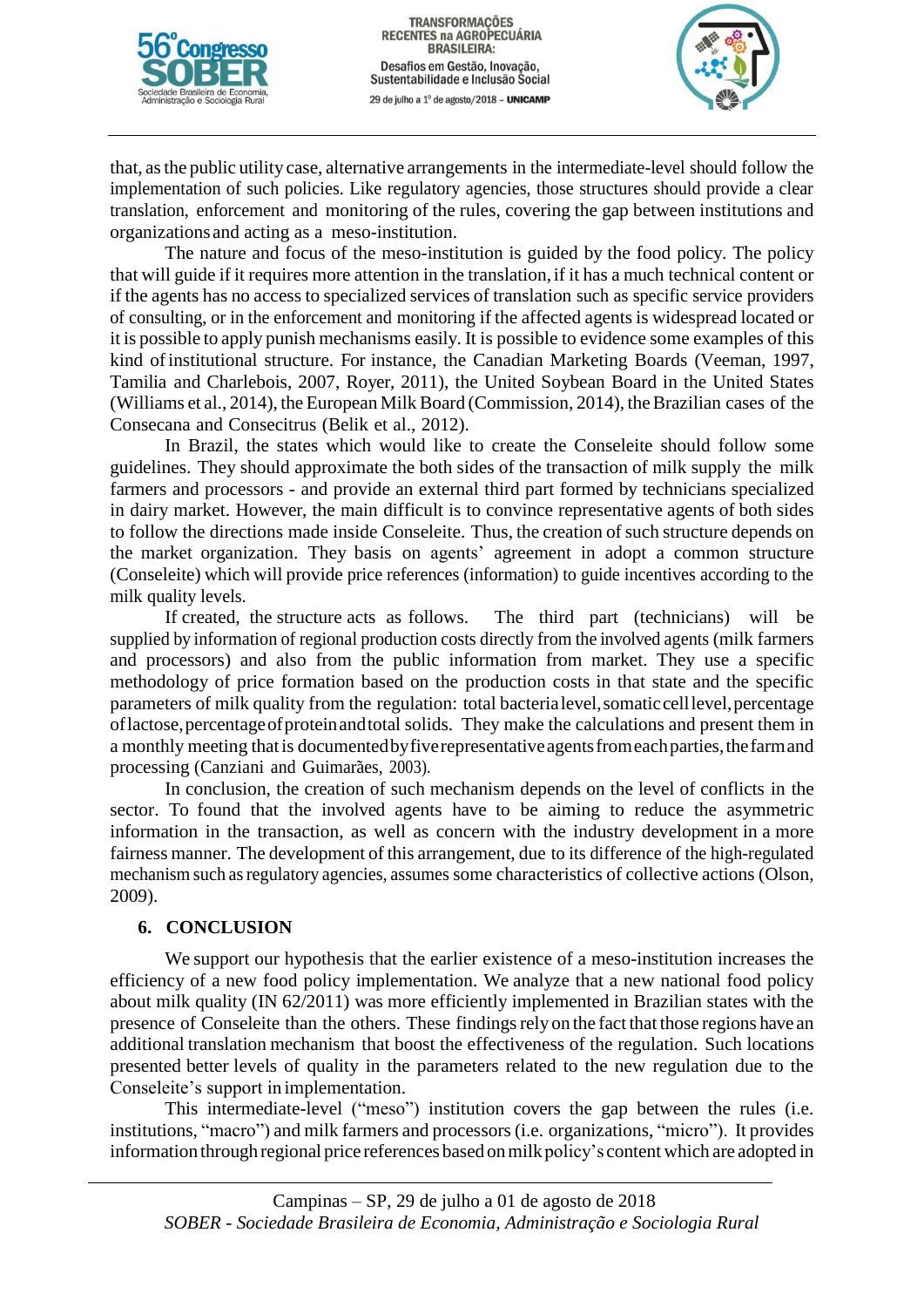



transactionsofmilksupply. Additionallytothe regulation, it introduces production costs to make the price more realistic to that location. In other words, the Conseleite translates IN 62/2011 into price through the provision of information (monthly documents and meetings), making the content of the regulation easier to the organizations figure out.

The results reported in this study indicate that the earlier presence of Conseleite resulted in the decreasing of bacteria and somatic cell level when IN 62/2011 emerged. They also illustrate the increasing of the percentage of lactose, percentage of protein and total solids. The paper emphasizes that these impacts can be called as firs-order effects. While the influence from technology and capacity to generate economies of scale as second-order effects. By that, we advocate that the food policy implementation should consider a sequential logic in which the institution come first and, then, the influence from technology and size appears. It illustrates that, even inside a same technological platform or internal structure, the organizations are differently impacted by the policy due to function of translation of the meso-institution.

We bring contributions for theory and practice by provide alternative arguments to explain the problems in food policy implementation. This design can support policy-makers in the implementation of new policies about other societal problems, such as poverty and health.

### **REFERENCES**

- Acemoglu, D. and Robinson, J. A. (2013). *Why nations fail: The origins of power, prosperity, and poverty*. Broadway Business.
- Aragón, F. M. and Rud, J. P. (2013). Natural resources and local communities: evidence from a Peruvian gold mine. *American Economic Journal: Economic Policy*, 5(2):1–25.
- Barrett, C. B. (2010). Measuring food insecurity. *Science*, 327(5967):825–828.
- Beatty, T. K. and Tuttle, C. J. (2014). Expenditure response to increases in in-kind transfers: Evidence from the supplemental nutrition assistance program. *American Journal of Agricultural Economics*, 97(2):390–404.
- Becker, G. S. (1983). A theory of competition among pressure groups for political influence. *The quarterly journal of economics*, 98(3):371–400.
- Belik, W., Paulillo, L. F., and Vian, C. E. d. F. (2012). A emergência dos conselhos setoriais na agroindústria brasileira: gênese de uma governança mais ampla? *Revista de Economia e Sociologia Rural*, 50(1):9–32.
- Bertrand, M., Duflo, E., and Mullainathan, S. (2004). How much should we trust differencesin-differences estimates? *The Quarterly journal of economics*, 119(1):249–275.
- Besley, T. and Burgess, R. (2004). Can labor regulation hinder economic performance? evidence from India. *The Quarterly journal of economics*, 119(1):91–134.
- Blackwell, M., Iacus, S. M., King, G., and Porro, G. (2009). cem: Coarsened exact matching in stata. *The Stata Journal*, 9(4):524–546.
- Cameron, A. C., Gelbach, J. B., and Miller, D. L. (2011). Robust inference with multiway clustering. *Journal of Business & Economic Statistics*, 29(2):238–249.
- Canziani, J. R. and Guimar˜aes, V. D. A. (2003). *Manual do Conseleite-Paran´a*. Cochrane, W. W. (1949). Research in public policy. *American Journal of Agricultural Economics*, 31:700–711.
- Commission, E. (2014). *Agriculture and rural development - EU Milk Market Observatory.*  European Commission.
- EMBRAPA, G. D. L. (2016). *Nu´meros do leite*. EMBRAPA BRASIL.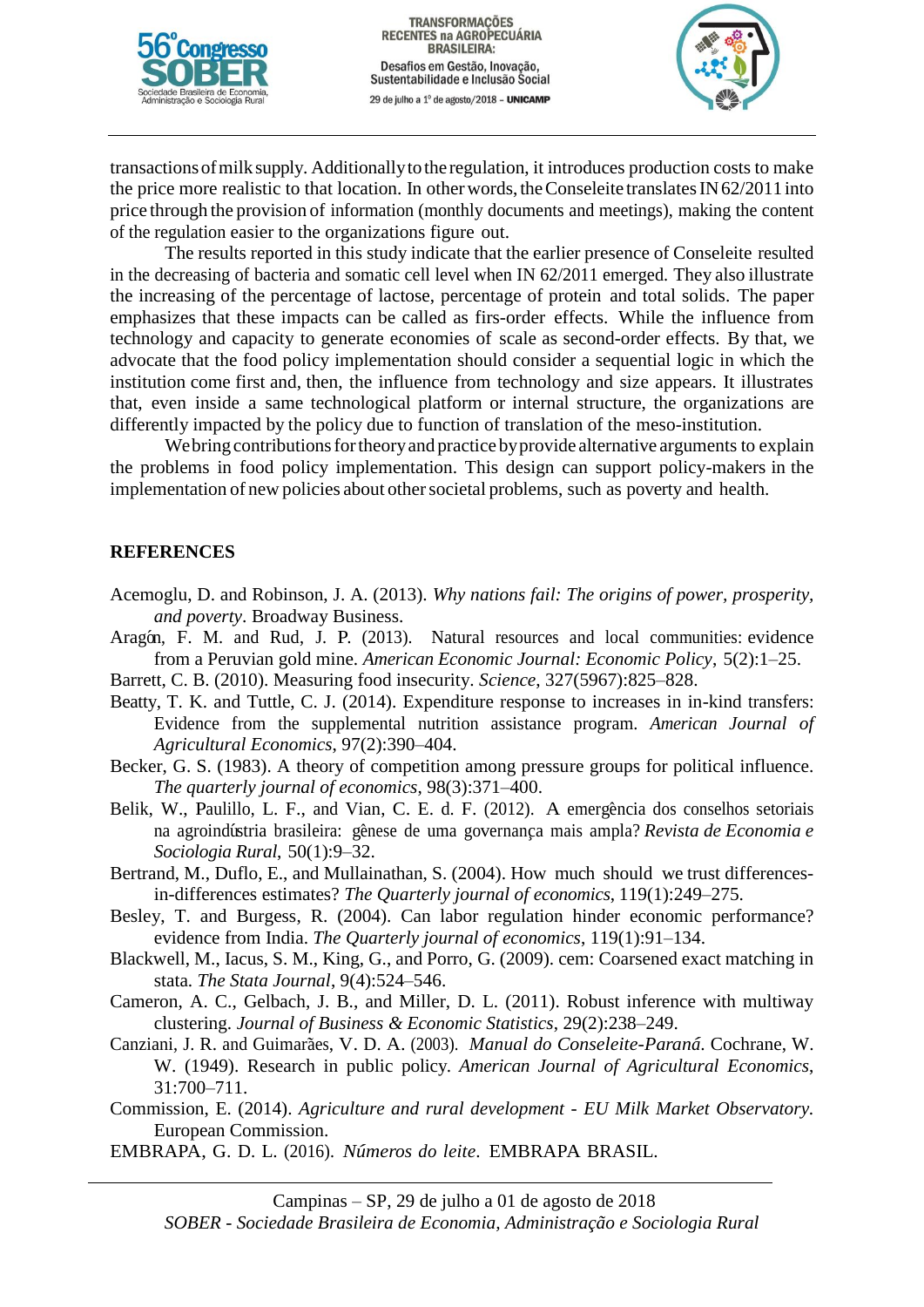



- Erjavec, E. and Lovec, M. (2017). Research of European Union's common agricultural policy: disciplinary boundaries and beyond. *European Review of Agricultural Economics*, 44(4):732–754.
- FAO (2016). *Faostat*. Food and Agriculture Organization of the United Nations.
- FAO, IFAD, UNICEF, and WFP (2017). *The State of Food Security and Nutrition in the World 2017. Building resilience for peace and food security.* Food and Agriculture Organization of the United Nations.
- Godfray, H. C. J., Beddington, J. R., Crute, I. R., Haddad, L., Lawrence, D., Muir, J. F., Pretty, J., Robinson, S., Thomas, S. M., and Toulmin, C. (2010). Food security: the challenge of feeding 9 billion people. *Science*, 327(5967):812–818.
- Hassanein, N. (2011). Matters of scale and the politics of the food safety modernization act. *Agriculture and human values*, 28(4):577–581.
- Hedley, D. D. (2017). Governance in canadian agriculture. *Canadian Journal of Agricultural Economics/Revue canadienne d'agroeconomie*, 65(4):523–541.
- Iacus, S. M., King, G., and Porro, G. (2012). Causal inference without balance checking: Coarsened exact matching. *Political analysis*, 20(1):1–24.
- Jayne, T. S., Mason, N. M., Burke, W. J., and Ariga, J. (2018). Taking stock of Africa'ssecondgeneration agriculturalinputsubsidyprograms. *FoodPolicy*,75:1– 14.
- MAPA (2002). *Instru¸c˜ao Normativa n o 51, de 18 de setembro de 2002*. Minist´erio da Agricultura, Pecuária e do Abastecimento do Brasil.
- MAPA (2011). *Instru¸c˜ao Normativa n o 62, de 29 de dezembro de 2011*. Minist´erio da Agricultura, Pecuária e do Abastecimento do Brasil.
- M´enard, C. (2014). Embedding organizational arrangements: towards a general model. *Journal of Institutional Economics*, 10(4):567–589.
- Ménard, C. (2016). Dimensionalizing institutions. In Gagliardi, F. and Gindis, D., editors, *Institutions and Evolution of Capitalism: Essays in Honour of Geoffrey M. Hodgson*. Cheltenham: Edward Elgar Pub, Oxford.
- Ménard, C. (2017). Meso-institutions: The variety of regulatory arrangements in the water sector. *Utilities Policy*, 49:6–19.
- M´enard, C. (2018). Research frontiers of new institutional economics. *RAUSP Management Journal*, 53(1):3–10.
- Minor, T. and Parrett, M. (2017). The economic impact of the food and drug administration's final juice HACCP rule. *Food Policy*, 68:206–213.
- Olson, M. (2009). *The logic of collective action*. Harvard University Press.
- Ragasa, C., Babu, S. C., and Ulimwengu, J. (2014). Institutional reforms and agricultural policy process: lessons from Democratic Republic of Congo. *Agricultural and Food Economics*,  $2(1):1-4.$
- Ragasa, C., Mazunda, J., and Kadzamira, M. (2015). The national extensionpolicy of Malawi lessons from implementation. *Malawi Strategy Support ProgramPolicy Note*, 23.
- Reardon, T., Lu, L., and Zilberman, D. (2017). Links among innovation, food system transformation, and technology adoption, with implications for food policy: Overview of a special issue. *Food Policy*, In press:1–4.
- Rouviere, E. and Royer, A. (2017). Public private partnerships in food industries: A road to success? *Food Policy*, 69:135–144.
- Royer, A. (2011). Transaction costsin milk marketing: a comparison between Canada and Great Britain. *Agricultural Economics*, 42(2):171–182.